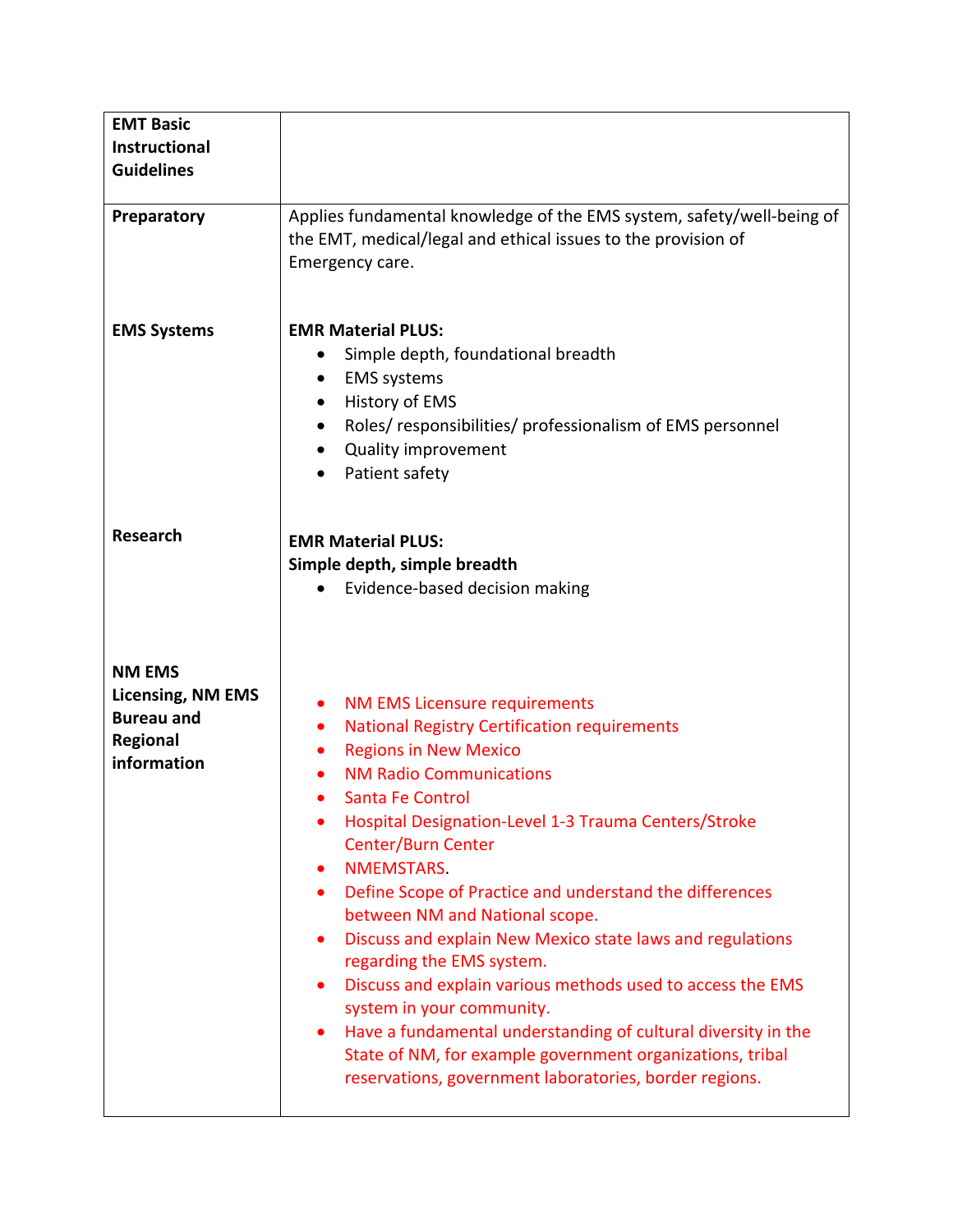| <b>Workforce Safety</b><br>and Wellness | <b>EMR Material PLUS:</b><br>Fundamental depth, foundational breadth<br>Standard safety precautions<br>Personal protective equipment<br>Stress management<br>$\bullet$<br>Dealing with death and dying<br>Prevention of work related injuries<br>Lifting and moving patients<br>Disease transmission |
|-----------------------------------------|------------------------------------------------------------------------------------------------------------------------------------------------------------------------------------------------------------------------------------------------------------------------------------------------------|
|                                         | Lab:<br>(C/P)-Displays knowledge of body mechanics, lifting and carrying<br>techniques, principles of moving patients, and demonstrates<br>appropriate use of equipment. (NSC Lesson 1-6)                                                                                                            |
|                                         | <b>Fundamental depth, foundational breadth</b>                                                                                                                                                                                                                                                       |
| <b>Documentation</b>                    | Principles of medical documentation and report writing<br>C)-Accurately and concisely documents patient care encounters using<br>standardized charting methodology. (NSC Lesson 3-8)                                                                                                                 |
| <b>EMS System</b><br>Communication      | <b>EMR Material PLUS:</b><br>Simple depth, simple breadth<br><b>EMS</b> communication system<br>Communication with other health care professionals<br>Team communication and dynamics                                                                                                                |
| <b>Therapeutic</b><br>Communication     | <b>EMR Material PLUS:</b><br>Simple depth, simple breadth<br>Principles of communicating with patients in a manner that<br>achieves a positive relationship                                                                                                                                          |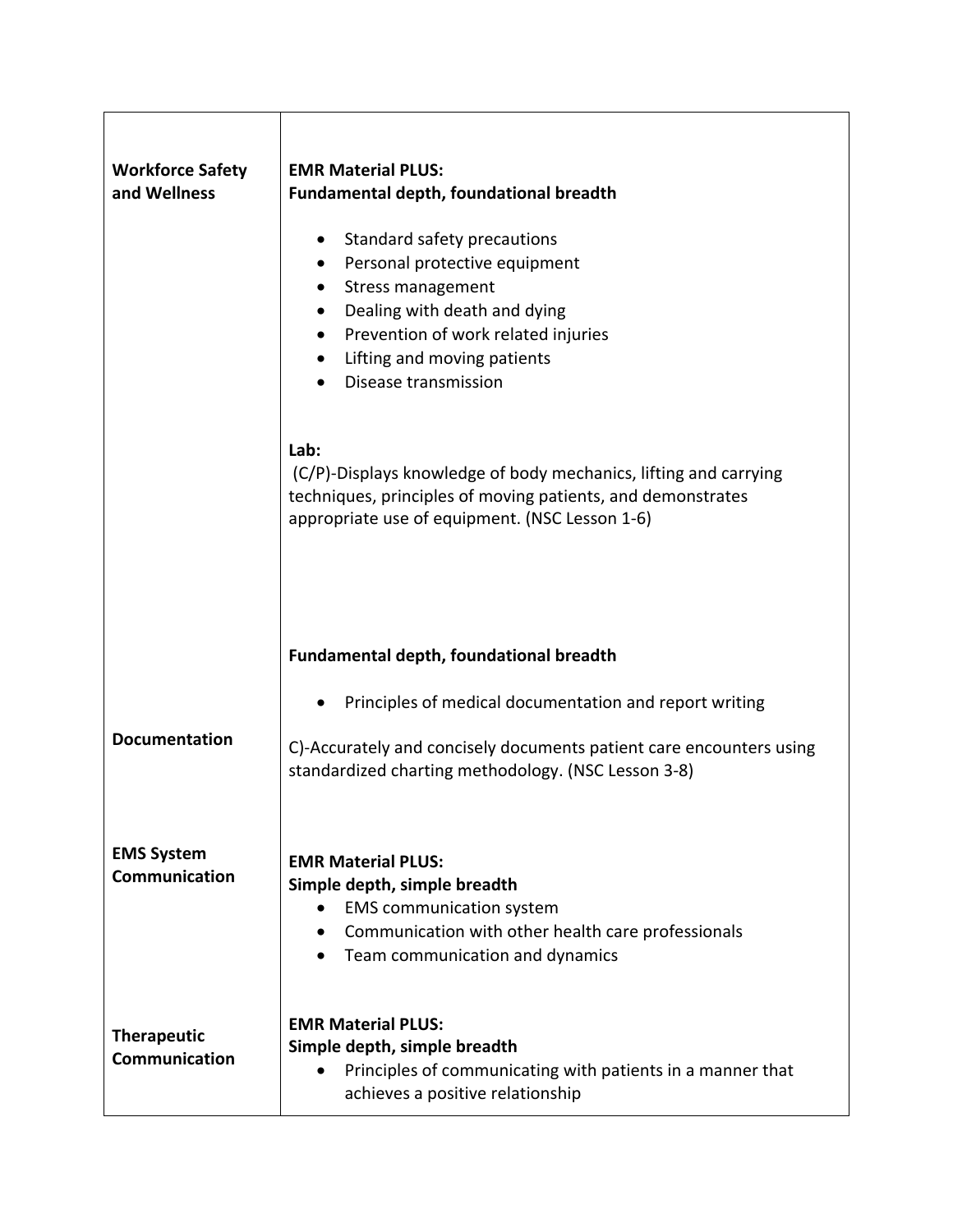|                                                          | C/A)-Demonstrates effective verbal communication, interpersonal<br>communication, and therapeutic communication including patients of<br>special population groups, culturally diverse populations and with<br>communication impairment. (NSC Lesson 3-7)                                                                                                                                                                                                                                                                                                                                                                                                                                                                                                                            |
|----------------------------------------------------------|--------------------------------------------------------------------------------------------------------------------------------------------------------------------------------------------------------------------------------------------------------------------------------------------------------------------------------------------------------------------------------------------------------------------------------------------------------------------------------------------------------------------------------------------------------------------------------------------------------------------------------------------------------------------------------------------------------------------------------------------------------------------------------------|
|                                                          | Adjusting communication strategies for age, stage of<br>development, patients with special needs, and differing cultures                                                                                                                                                                                                                                                                                                                                                                                                                                                                                                                                                                                                                                                             |
|                                                          | <b>Fundamental depth, foundational breadth</b>                                                                                                                                                                                                                                                                                                                                                                                                                                                                                                                                                                                                                                                                                                                                       |
|                                                          | Interviewing techniques<br>Verbal defusing strategies<br>Family presence issues                                                                                                                                                                                                                                                                                                                                                                                                                                                                                                                                                                                                                                                                                                      |
| Medical/Legal and<br><b>Ethics</b>                       | <b>EMR Material PLUS:</b><br><b>Fundamental depth, foundational breadth</b>                                                                                                                                                                                                                                                                                                                                                                                                                                                                                                                                                                                                                                                                                                          |
|                                                          | •Consent/refusal of care<br>•Confidentiality<br>• Advanced directives<br>•Tort and criminal actions<br>• Evidence preservation<br>•Statutory responsibilities<br>•Mandatory reporting<br>• Ethical principles/moral obligations                                                                                                                                                                                                                                                                                                                                                                                                                                                                                                                                                      |
| <b>NM Specific</b><br>Medical/Legal and<br><b>Ethics</b> | 1. Identify the New Mexico agency responsible for EMS related training,<br>quality assurance, and curriculum development of the EMT-Basic<br>program.<br>2. Identify the agencies that are responsible for administering<br>examinations and also issues the NREMT certification and New Mexico<br>state EMT license.<br>3. List the training requirements and the length of the New Mexico EMT-<br>Basic course.<br>4. Discuss and explain the details of initial licensing and recertification<br>process including time frames.<br>5. List the EMS regional offices in New Mexico and discuss their<br>functions.<br>6. Identify and discuss the types of consent and the methods for<br>obtaining each.<br>7. Identify how to assess the competency of a patient who is refusing |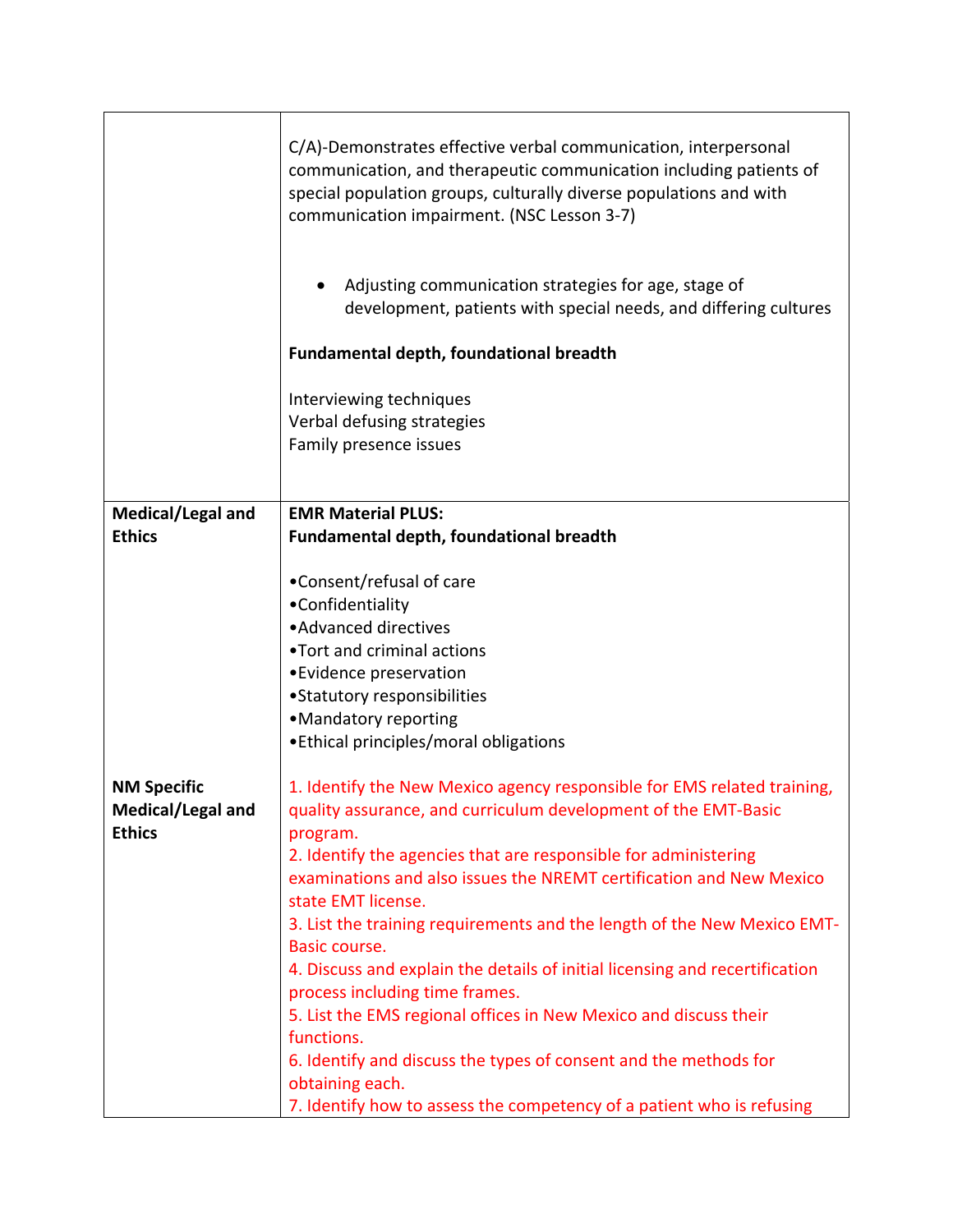| care and the legal implications of the patient who refuses care.          |
|---------------------------------------------------------------------------|
| 8. Define standard of care and how it relates to the EMT-Basic.           |
| 9. Define abandonment and discuss the implications of abandonment.        |
| 10. Define negligence and identify the necessary components for a         |
| successful negligence lawsuit.                                            |
| 11. State the conditions necessary for the EMT-Basic to have a duty to    |
| act.                                                                      |
| 12. Explain the importance and legality of patient confidentiality.       |
| 13. Discuss the actions an EMT-Basic should take to preserve a crime      |
| scene.                                                                    |
| 14. Give the purpose of the Good Samaritan Statute, whom it protects,     |
| and what actions would negate protection of the Good Samaritan            |
| Statute.                                                                  |
| 15. List the incidents that an EMT-Basic is required by law to report to  |
| the authorities.                                                          |
| 16. Explain the New Mexico Emergency Transport Act of 1993. Discuss       |
| when and how it may be utilized.                                          |
| 17. Describe the Tort Claims Act and what it provides to the EMT-Basic.   |
| 18. Define the terms and how they relate to the EMT-Basic                 |
| • Assault                                                                 |
| • Battery                                                                 |
| • False imprisonment                                                      |
| • Slander                                                                 |
| • Libel                                                                   |
| 19. Define Do Not Resuscitate (DNR) orders and explain the significance   |
| to EMS.                                                                   |
| 20. Distinguish which patients a DNR is designed to address, and the      |
| resuscitative measures that may be withheld.                              |
| 21. List the treatment strategies not affected by a New Mexico DNR.       |
| 22. List the settings in which a New Mexico DNR applies.                  |
| 23. Indicate who may execute a New Mexico DNR. Discuss the steps          |
| necessary for execution.                                                  |
| 24. Identify who may initiate a New Mexico DNR if the patient is unable   |
| to respond or is a minor.                                                 |
| 25. State what would make a New Mexico DNR invalid and what can           |
| causes it to be revoked, and who may revoke it.                           |
| 26. Identify the situations that would allow an EMT-Basic to terminate    |
| resuscitative efforts or withhold care.                                   |
| 27. Identify the benefits and usage of advanced directives.               |
| 28. Identify the roles and responsibilities of medical control and how it |
| relates to the EMT-Basic.                                                 |
| 29. Explain the importance of written documentation and the legal         |
| implications.                                                             |
|                                                                           |
|                                                                           |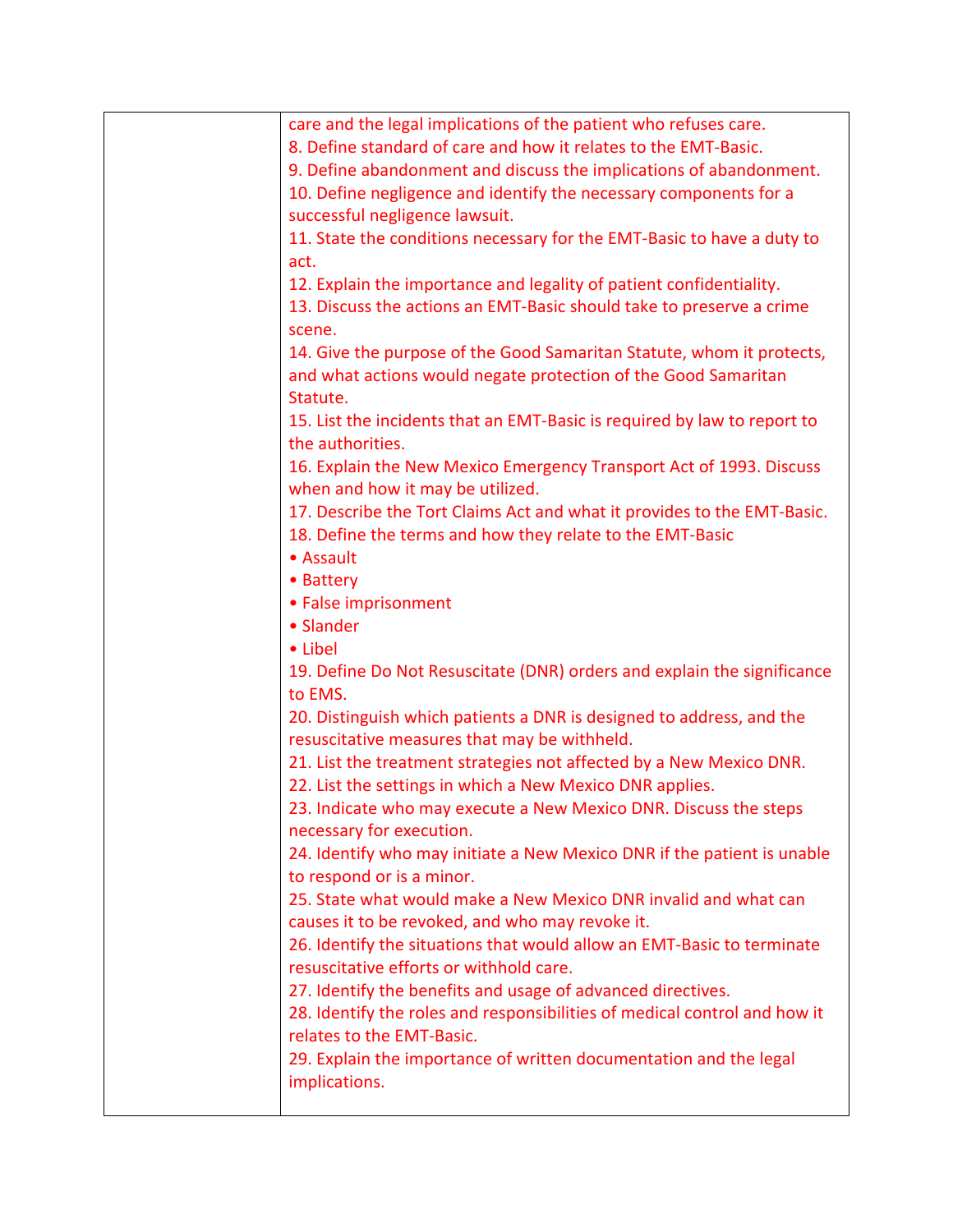| <b>Pharmacology:</b>                   | Applies fundamental knowledge of the medications that the EMT may<br>assist/administer to a patient during an emergency.                                                                                                                                                                                     |
|----------------------------------------|--------------------------------------------------------------------------------------------------------------------------------------------------------------------------------------------------------------------------------------------------------------------------------------------------------------|
| <b>Medication</b><br>Administration    | Simple depth, simple breadth<br>• Medication safety<br>• Kinds of medications used during an emergency<br><b>EMR Material PLUS:</b><br>Fundamental depth, foundational breadth<br>Within the scope of practice of<br>the EMT how to<br>• Assist/administer medications to a patient                          |
| <b>Emergency</b><br><b>Medications</b> | <b>EMR Material PLUS:</b><br>Fundamental depth, simple breadth<br>Within the scope of practice of<br>the EMT<br>• Names<br>• Actions<br>· Indications<br>• Contraindications<br>• Complications<br>• Routes of administration<br>· Side effects                                                              |
|                                        | • Interactions<br>· Dosages for the medications administered<br>(C)-Perform medication calculations. (NSC Lesson 4-1)<br>(P)-Administer medications through routes defined by the NM Scope of<br>Practice for the EMT-Basic level utilizing safe administration and<br>disposal techniques. (NSC Lesson 4-1) |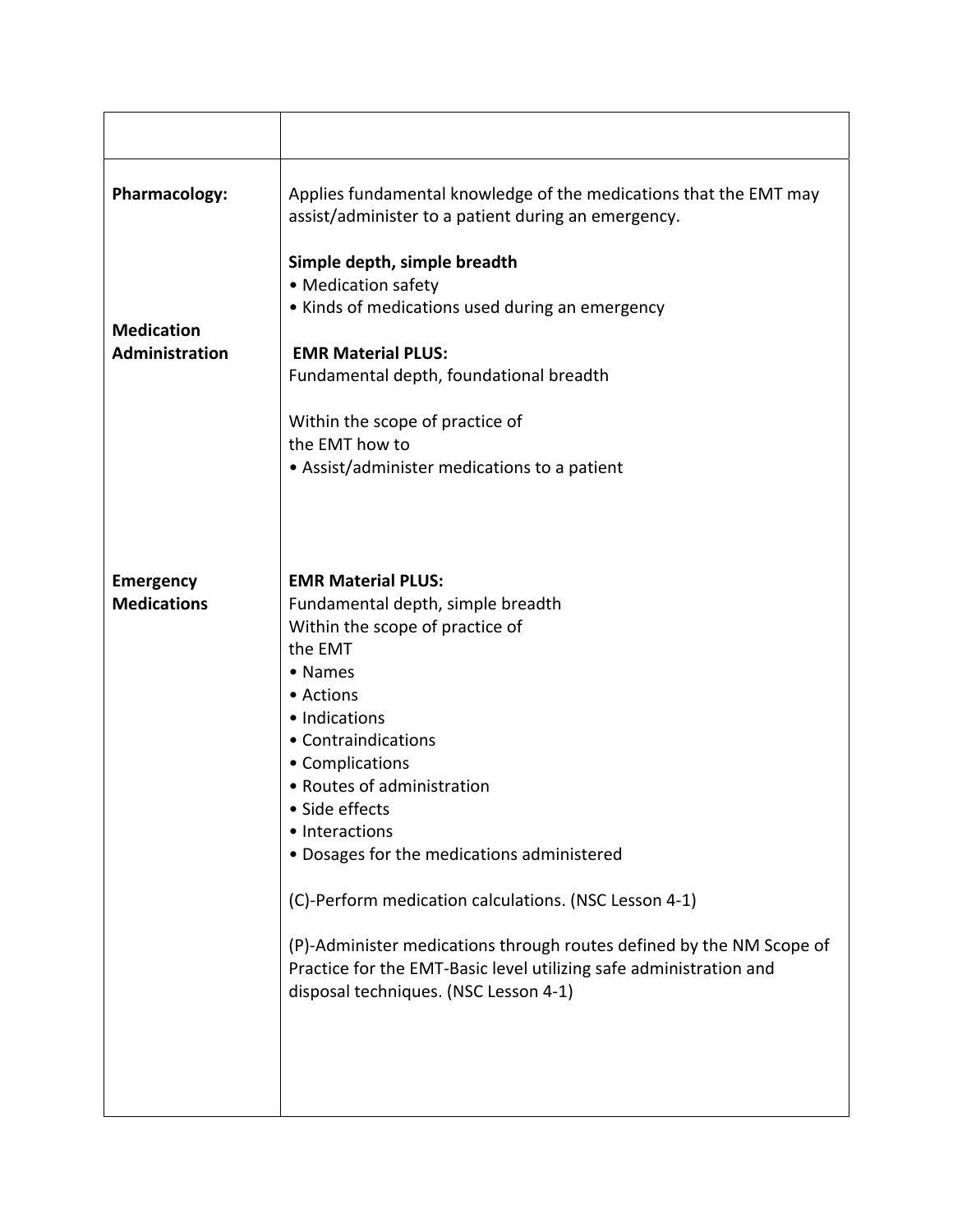| <b>NM Pharmacology</b> | The student will demonstrate basic knowledge of pharmacology,                   |
|------------------------|---------------------------------------------------------------------------------|
|                        | providing a foundation for the administration of medications given by           |
|                        | EMT-Basic and those used to assist a patient with self-administration           |
|                        |                                                                                 |
|                        | regarding the following medications in the NM EMS Scope of practice :           |
|                        |                                                                                 |
|                        | oral glucose preparations;                                                      |
|                        | aspirin PO for adults with suspected cardiac chest pain;                        |
|                        | activated charcoal PO;                                                          |
|                        | acetaminophen PO in pediatric patients with fever;<br>$\bullet$                 |
|                        | IM autoinjection of the following agents for treatment of<br>$\bullet$          |
|                        | chemical and/or nerve agent                                                     |
|                        | exposure: atropine, pralidoxime;<br>٠                                           |
|                        | albuterol (including isomers), via inhaled administration; 7.27.11<br>$\bullet$ |
|                        | <b>NMAC4</b>                                                                    |
|                        | ipratropium, via inhaled administration, in combination with or<br>$\bullet$    |
|                        | after albuterol                                                                 |
|                        | administration;<br>$\bullet$                                                    |
|                        | epinephrine via auto-injection device;<br>$\bullet$                             |
|                        | administration of naloxone by SQ, IM, or IN route;<br>$\bullet$                 |
|                        | administration of epinephrine, 1:1000, no single dose greater<br>٠              |
|                        | than 0.3 ml,                                                                    |
|                        | subcutaneous or intramuscular injection with a pre-measured<br>٠                |
|                        | syringe or 0.3 ml TB syringe for anaphylaxis or status                          |
|                        | actory to other treatments;                                                     |
|                        | patient's own medication that may be administered:<br>$\bullet$                 |
|                        | bronchodilators using pre-measured or metered dose inhalation<br>$\bullet$      |
|                        | device;                                                                         |
|                        | sublingual nitroglycerin for unrelieved chest pain, with on line<br>$\bullet$   |
|                        | medical control only;                                                           |
|                        | Immunizations and biologicals: Administration of immunizations,                 |
|                        | vaccines, biologicals, and                                                      |
|                        | TB skin testing is authorized under the following circumstances:                |
|                        | o to the general public as part of a department of health                       |
|                        | initiative or emergency response,                                               |
|                        | utilizing department of health protocols; the administration of                 |
|                        | immunizations is to be under the supervision of a                               |
|                        | physician, nurse, or other authorized health provider;                          |
|                        | TB skin tests may be applied and interpreted if the<br>$\circ$                  |
|                        | licensed provider has successfully                                              |
|                        | completed required department of health training;                               |
|                        | in the event of a disaster or emergency, the state EMS<br>$\circ$               |
|                        | medical director or chief medical officer of the                                |
|                        |                                                                                 |
|                        | department of health may temporarily authorize the                              |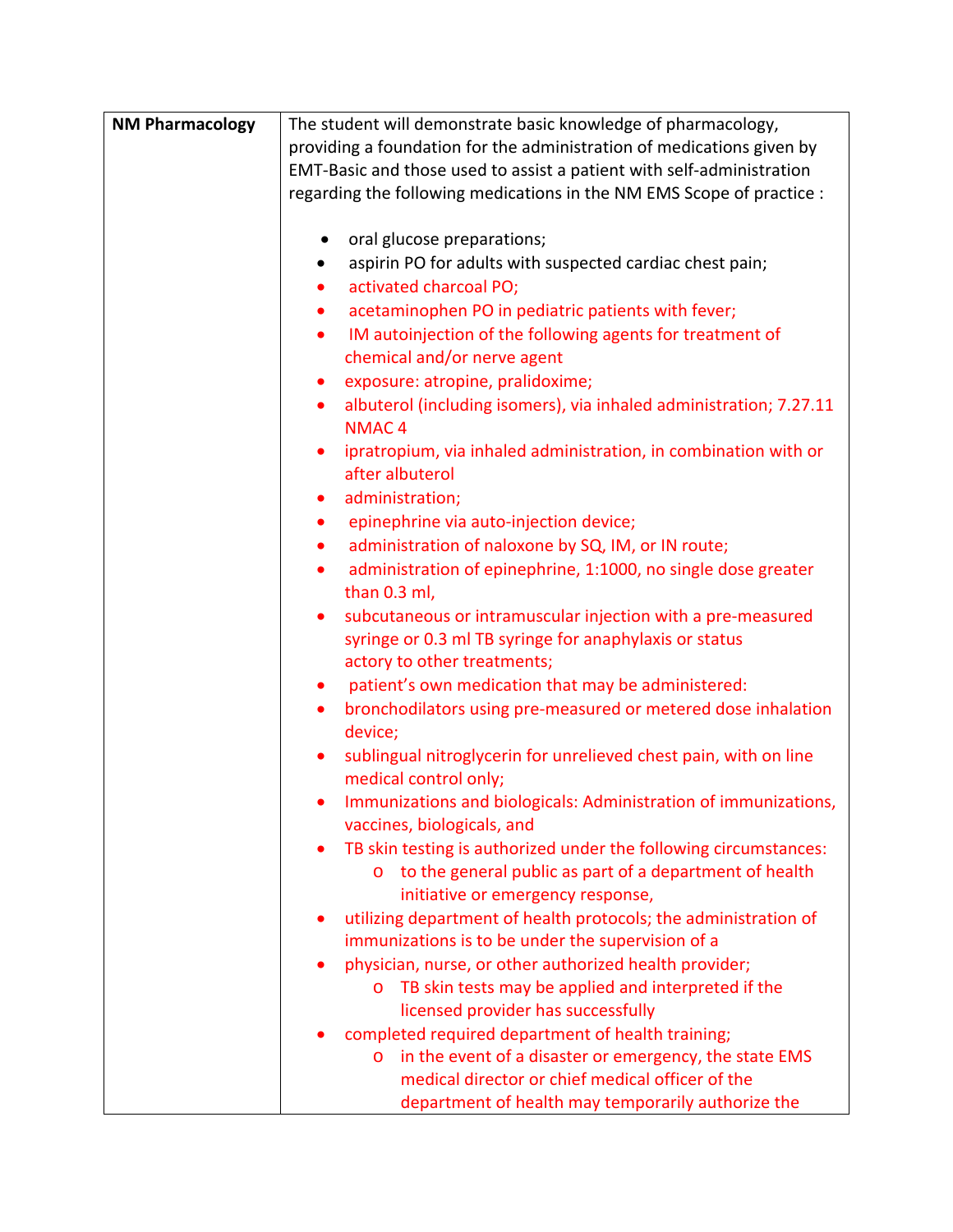|                                                                                            | administration of pharmaceuticals or tests not listed<br>above.                                                                                                                                                                                                                                                                      |
|--------------------------------------------------------------------------------------------|--------------------------------------------------------------------------------------------------------------------------------------------------------------------------------------------------------------------------------------------------------------------------------------------------------------------------------------|
| Airway<br>Management,<br><b>Respiration and</b><br><b>Artificial</b><br><b>Ventilation</b> | Applies knowledge (fundamental depth, foundational breadth) of<br>general anatomy and physiology to patient assessment and<br>management in order to assure a patent airway, adequate mechanical<br>ventilation, and respiration for patients of all ages.                                                                           |
|                                                                                            | <b>EMR Material PLUS:</b>                                                                                                                                                                                                                                                                                                            |
|                                                                                            | Fundamental depth, foundational breadth                                                                                                                                                                                                                                                                                              |
|                                                                                            | C)-Identify the need to secure an airway using advanced airways as<br>defined by NM Scope of Practice.<br>Within the scope of practice of the EMT                                                                                                                                                                                    |
|                                                                                            | Airway anatomy                                                                                                                                                                                                                                                                                                                       |
|                                                                                            | Airway assessment                                                                                                                                                                                                                                                                                                                    |
|                                                                                            | Techniques of assuring a patent airway                                                                                                                                                                                                                                                                                               |
|                                                                                            | The student will demonstrate basic knowledge of anatomy and<br>physiology, how to maintain an open airway, pulmonary resuscitation,<br>variations for infants and children and patients with laryngectomies. The<br>use of airways, suction equipment, oxygen equipment and delivery<br>systems, and resuscitation devices including |
|                                                                                            | basic airway management;                                                                                                                                                                                                                                                                                                             |
|                                                                                            | use of basic adjunctive airway equipment;                                                                                                                                                                                                                                                                                            |
|                                                                                            | suctioning;                                                                                                                                                                                                                                                                                                                          |
|                                                                                            | obstructed airway management;                                                                                                                                                                                                                                                                                                        |
|                                                                                            | oxygen;<br>The following require service medical director approval:                                                                                                                                                                                                                                                                  |
|                                                                                            | allowable skills:                                                                                                                                                                                                                                                                                                                    |
|                                                                                            | mechanical positive pressure ventilation;                                                                                                                                                                                                                                                                                            |
|                                                                                            | use of multi-lumen, supraglottic, and laryngeal airway devices<br>(examples: PTLA,                                                                                                                                                                                                                                                   |
|                                                                                            | combi-tube, king airway, LMA) to include gastric suctioning;<br>CPAP, ETCO2                                                                                                                                                                                                                                                          |
|                                                                                            | Lab:                                                                                                                                                                                                                                                                                                                                 |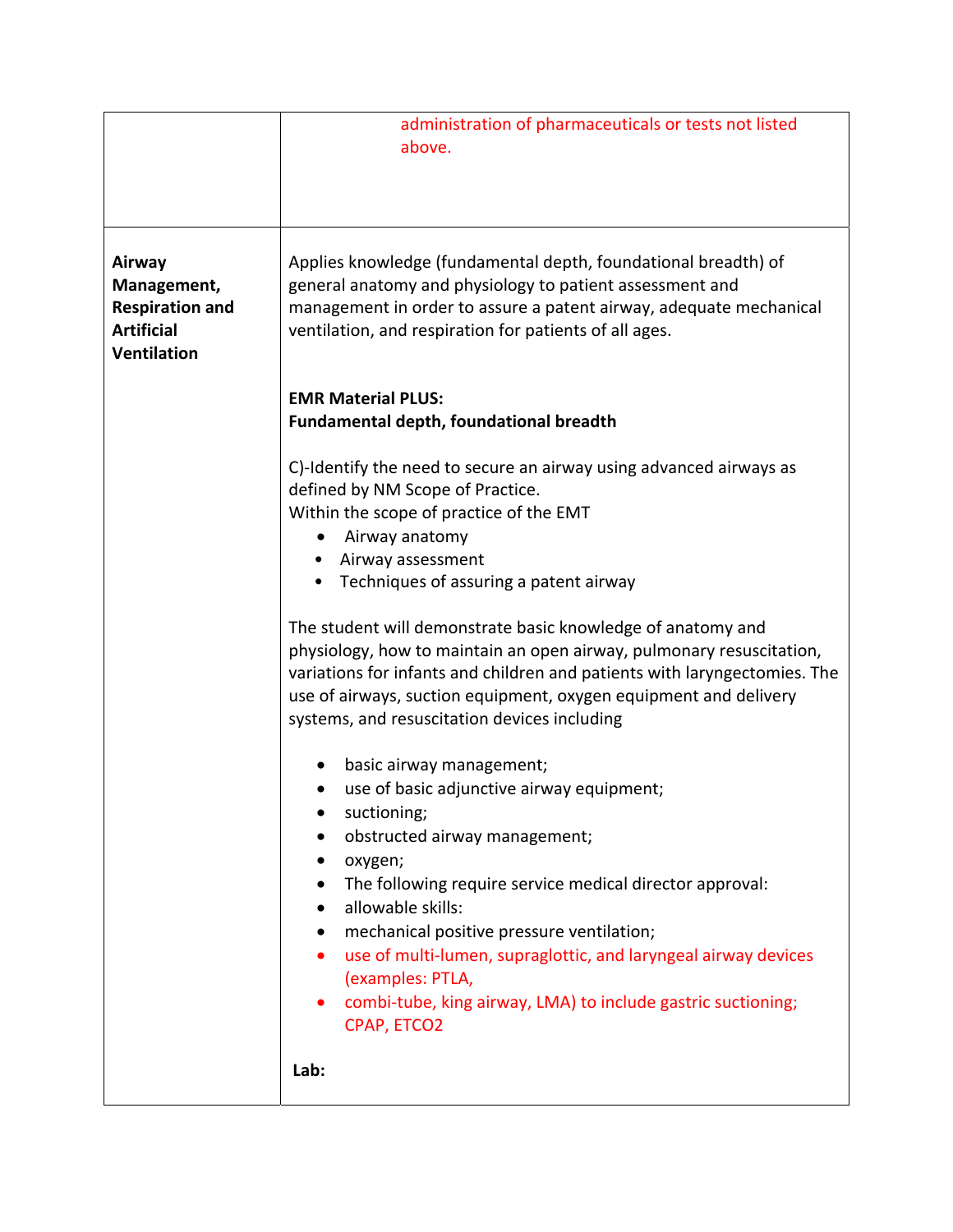|                               | (P)-Demonstrate the ability to open and maintain patent airways                                                        |
|-------------------------------|------------------------------------------------------------------------------------------------------------------------|
|                               | through the use of airway adjuncts, suction equipment, oxygen                                                          |
|                               | equipment, delivery systems and ventilatory devices such as BVM and                                                    |
|                               | any other devices as defined by the NM Scope of Practice for the EMT-                                                  |
|                               | Basic level, and resuscitation devices including variations for infants and                                            |
|                               | children and patients with laryngectomies. (NSC Lesson 2-2)                                                            |
|                               |                                                                                                                        |
|                               | P)-Demonstrate the ability to utilize airway monitoring devices as                                                     |
|                               | defined by the NM Scope of Practice for the EMT- Basic level.                                                          |
| <b>Artificial Ventilation</b> | <b>EMR Material PLUS:</b>                                                                                              |
|                               | <b>Fundamental depth, foundational breadth</b>                                                                         |
|                               | Assessment and management of adequate and inadequate ventilation                                                       |
|                               | • Artificial ventilation                                                                                               |
|                               | · Minute ventilation                                                                                                   |
|                               | • Alveolar ventilation                                                                                                 |
|                               | • Effect of artificial ventilation on cardiac output                                                                   |
|                               |                                                                                                                        |
|                               | <b>EMR Material Plus:</b>                                                                                              |
| Respiration                   |                                                                                                                        |
|                               | <b>Fundamental depth, foundational breadth</b>                                                                         |
|                               | • Anatomy of the respiratory system                                                                                    |
|                               | . Physiology and pathophysiology of respiration                                                                        |
|                               | Pulmonary ventilation                                                                                                  |
|                               | Oxygenation                                                                                                            |
|                               | Respiration                                                                                                            |
|                               | External                                                                                                               |
|                               | Internal                                                                                                               |
|                               |                                                                                                                        |
|                               | Cellular                                                                                                               |
|                               | •Assessment and management of adequate and inadequate respiration                                                      |
|                               | •Supplemental oxygen therapy                                                                                           |
| <b>Patient Assessment</b>     |                                                                                                                        |
|                               | Applies scene information and patient assessment findings<br>(scene size up, primary and secondary assessment, patient |
|                               | history, and reassessment) to guide emergency management.                                                              |
|                               | <b>Fundamental depth, foundational breadth</b>                                                                         |
|                               |                                                                                                                        |
|                               | Scene management                                                                                                       |
|                               | Multiple patient situations                                                                                            |
| <b>Scene Size-Up</b>          | <b>EMR Material PLUS:</b>                                                                                              |
|                               | <b>Fundamental depth, foundational breadth</b>                                                                         |
|                               |                                                                                                                        |
|                               | • Scene management                                                                                                     |
|                               | Multiple patient situations                                                                                            |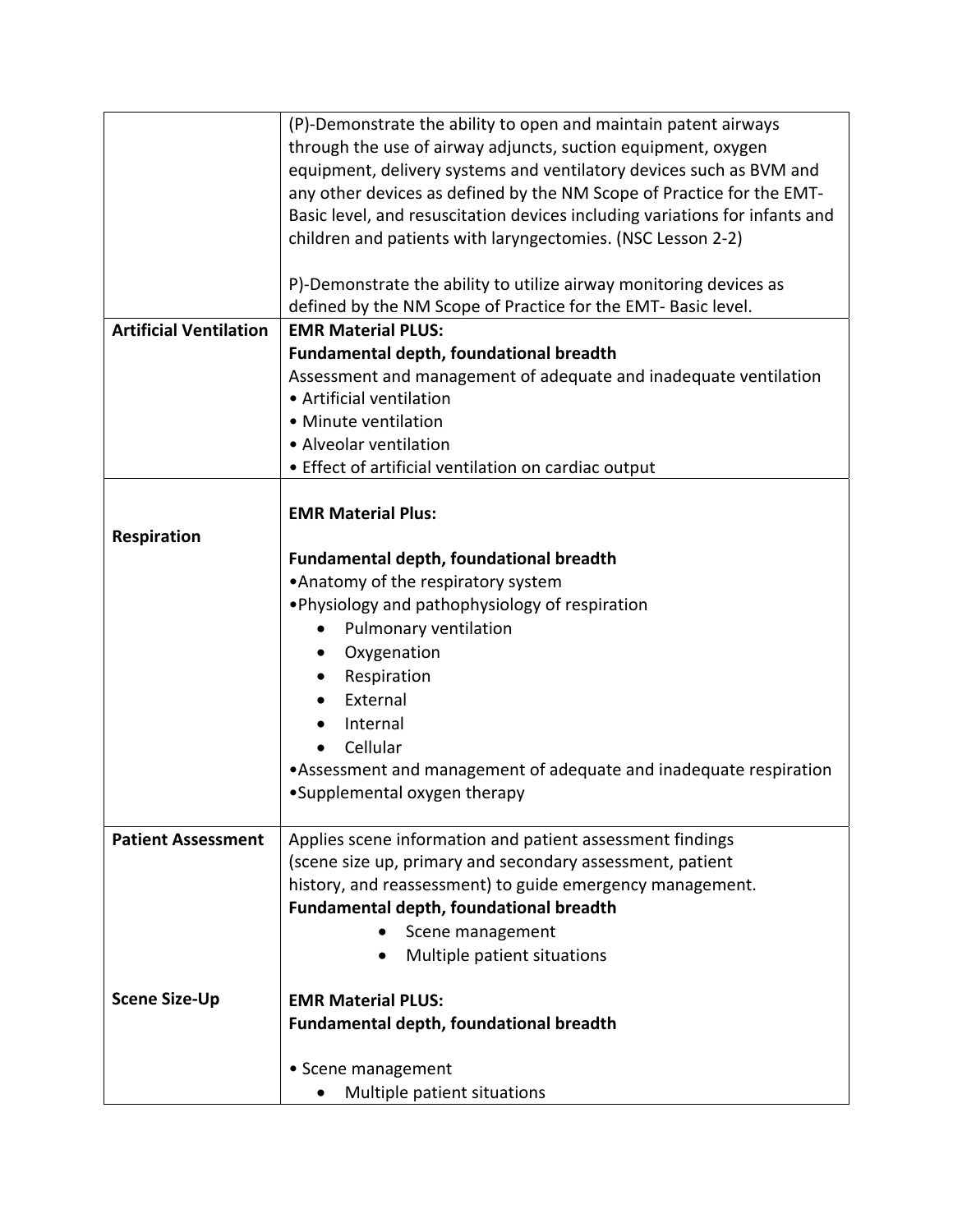| <b>Primary Assessment</b>      | <b>EMR Material PLUS:</b><br>Fundamental depth, simple breadth<br>Primary assessment for all patient situations<br>Initial general impression<br>Level of consciousness<br>ABCs<br>Identifying life threats<br>$\bullet$<br>Assessment of vital functions<br>Integration of treatment/ procedures needed to preserve life                                                                                                                                                                                                                                                                                                                |
|--------------------------------|------------------------------------------------------------------------------------------------------------------------------------------------------------------------------------------------------------------------------------------------------------------------------------------------------------------------------------------------------------------------------------------------------------------------------------------------------------------------------------------------------------------------------------------------------------------------------------------------------------------------------------------|
| <b>History Taking</b>          |                                                                                                                                                                                                                                                                                                                                                                                                                                                                                                                                                                                                                                          |
|                                | <b>EMR Material PLUS:</b><br>Fundamental depth, foundational breadth<br>Investigation of the chief complaint<br>Mechanism of injury/nature of illness<br>$\bullet$<br>Past medical history<br>$\bullet$<br>Associated signs and symptoms<br>٠<br>Pertinent negatives                                                                                                                                                                                                                                                                                                                                                                     |
| Secondary<br><b>Assessment</b> | <b>EMR Material PLUS:</b><br><b>Fundamental depth, foundational breadth</b><br>Techniques of physical examination<br>Respiratory system<br>Presence of breath sounds<br>Cardiovascular system<br>Neurological system<br>Musculoskeletal system<br>All anatomical region<br>Lab:<br>(C/P)-Demonstrates the ability to properly perform the initial<br>assessment. The student will form a general impression, determine<br>responsiveness, and perform assessment of the airway, breathing and<br>circulation to include external blood loss. Students will also discuss how<br>to determine priorities of patient care. (NSC Lesson 3-2) |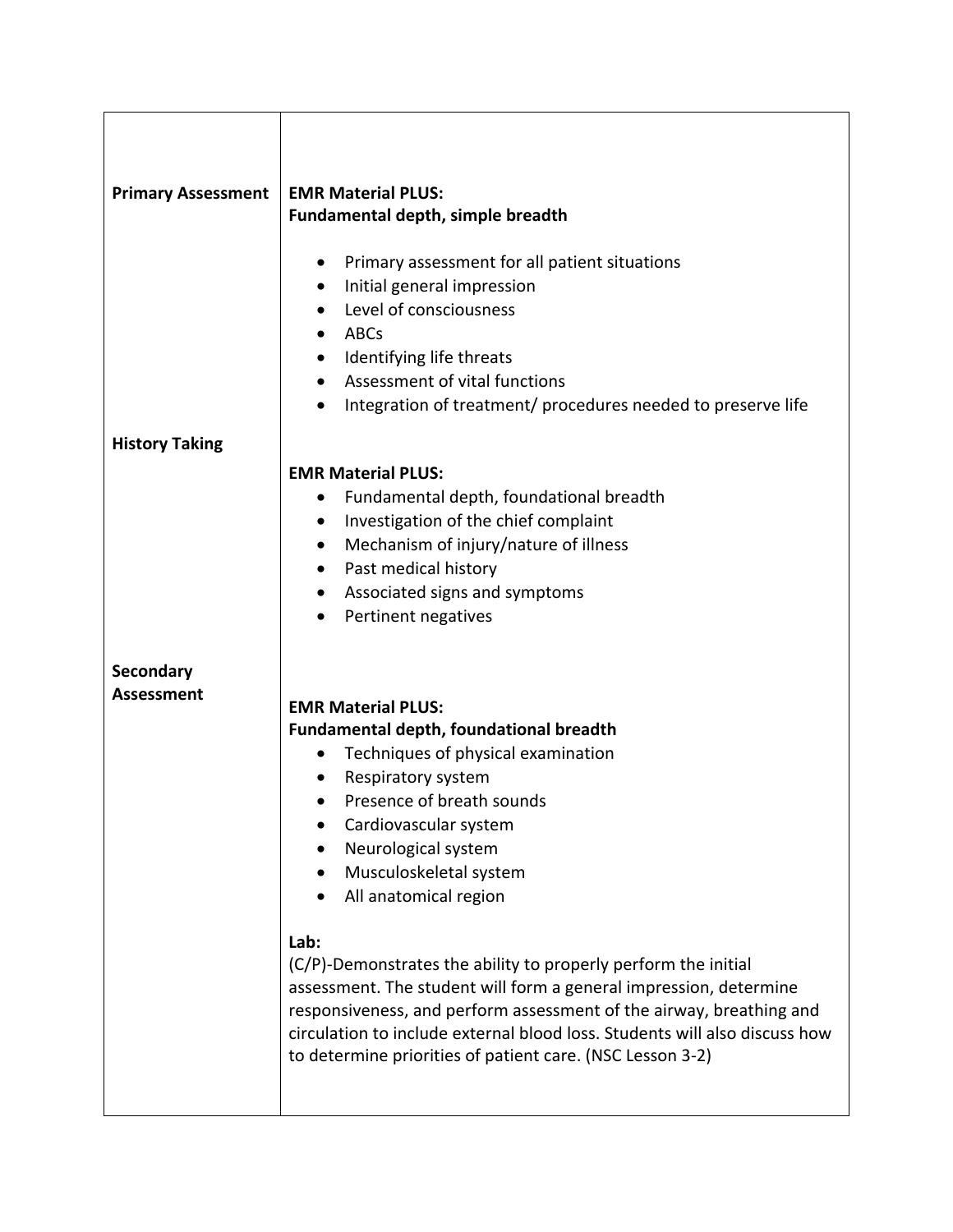|                           | (C/P)-Demonstrate the ability to accurately obtain and record a patient's |
|---------------------------|---------------------------------------------------------------------------|
|                           | vital signs and a SAMPLE history. (NSC Lesson 1-5)                        |
|                           |                                                                           |
|                           |                                                                           |
|                           |                                                                           |
|                           |                                                                           |
| <b>Monitoring Devices</b> |                                                                           |
|                           | Simple depth, simple breadth                                              |
|                           | Within the scope of practice of the EMT :                                 |
|                           | Obtaining and using information from patient                              |
|                           | monitoring devices including (but not limited to)                         |
|                           | Pulse oximetry                                                            |
|                           | Non-invasive blood pressure                                               |
|                           | Glucometry and any other point of care testing as approved by<br>٠        |
|                           | the state of NM and local medical direction.                              |
|                           |                                                                           |
|                           | Capnometry placement and monitoring                                       |
|                           | 12 lead EKG acquisition and transmission                                  |
| Reassessment              |                                                                           |
|                           |                                                                           |
|                           | <b>EMR Material PLUS:</b>                                                 |
|                           | Fundamental depth, foundational breadth                                   |
|                           |                                                                           |
|                           | . how and when to perform a reassessment for all patient situations       |
|                           |                                                                           |
|                           | Lab:                                                                      |
|                           | (C/P)-Displays knowledge and skills required to continue the              |
|                           | assessment and treatment of a patient. (NSC Lesson 3-5)                   |
|                           |                                                                           |
|                           |                                                                           |
| Anatomy and               | Applies fundamental knowledge of the anatomy and function of all          |
| Physiology                | human systems to the practice of EMS.                                     |
|                           |                                                                           |
|                           | Lab:                                                                      |
|                           |                                                                           |
|                           | (C/P)-Demonstrate the ability to identify major bones and organs and      |
|                           | anatomical landmarks on a patient. (NSC Lesson 1-4)                       |
| <b>Medical</b>            | Uses foundational anatomical and medical terms and abbreviations in       |
| <b>Terminology</b>        | written and oral communication with colleagues and other health care      |
|                           | professionals.                                                            |
| Pathophysiology           | Applies fundamental knowledge of the pathophysiology of respiration       |
|                           | and perfusion to patient assessment and management.                       |
| <b>Life Span</b>          | Applies fundamental knowledge of life span development to patient         |
| <b>Development</b>        | assessment and management.                                                |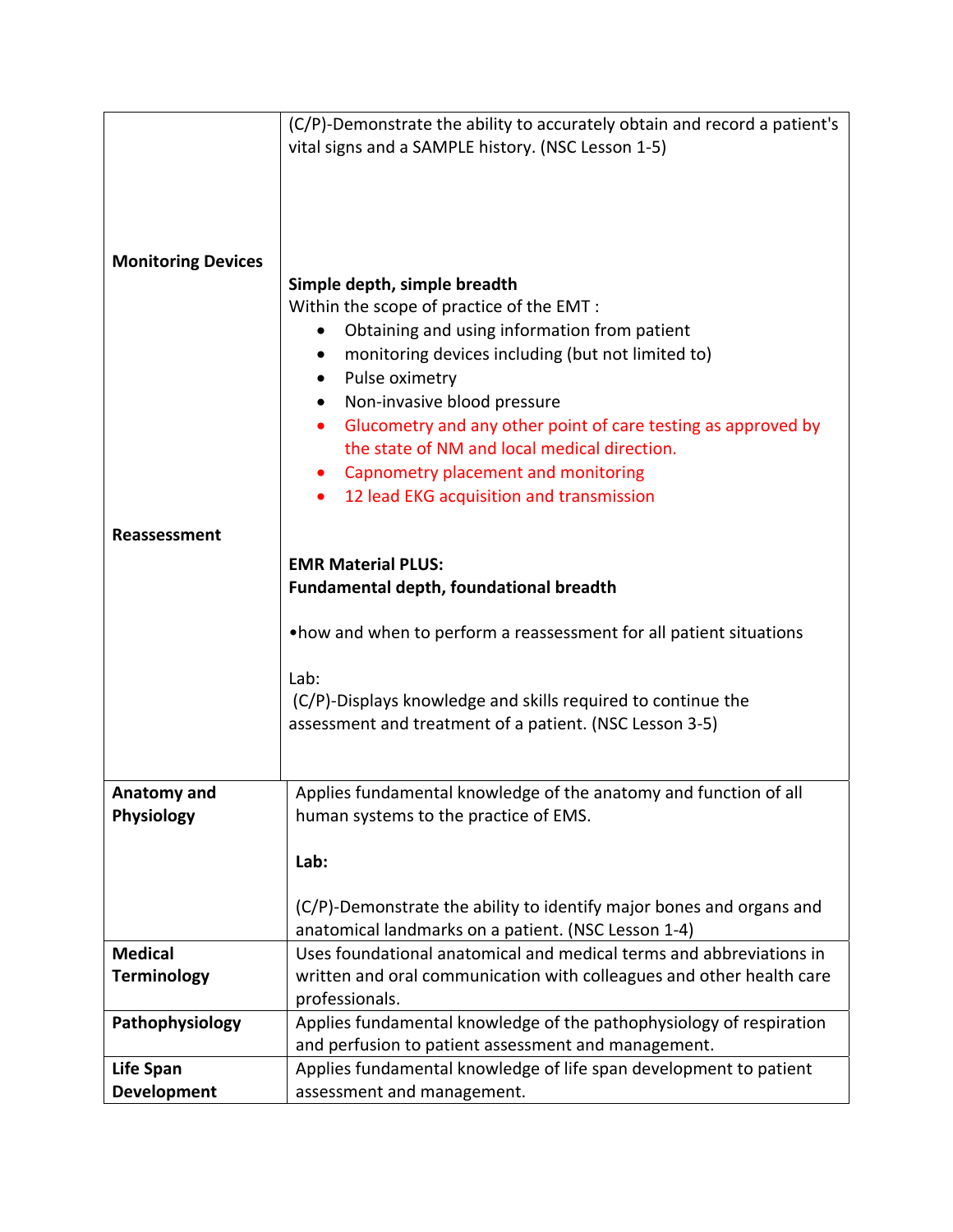| <b>Public Health</b>    | Uses simple knowledge of the principles of illness and injury prevention |
|-------------------------|--------------------------------------------------------------------------|
|                         | in emergency care.                                                       |
| <b>Medicine</b>         | Applies fundamental knowledge to provide basic emergency care and        |
|                         | transportation based on assessment findings for an acutely ill patient.  |
| <b>Medical Overview</b> | <b>EMR Material PLUS:</b>                                                |
|                         | Simple depth, foundational                                               |
|                         | breadth                                                                  |
|                         | Pathophysiology, assessment,                                             |
|                         | and management of a medical                                              |
|                         | complaints to include                                                    |
|                         | • Transport mode                                                         |
|                         | • Destination decisions                                                  |
|                         | $(A/C/P)$ -Describes and demonstrates the method of assessing patients   |
|                         | with medical complaints or signs and symptoms. This lesson will also     |
|                         | serve as an introduction to the care of the medical patient. (NSC Lesson |
|                         | $3 - 4$                                                                  |
|                         | (C/P)-Demonstrates the ability to identify and manage individual         |
|                         | system and multi-system related medical emergencies including            |
|                         | respiratory, cardiovascular, endocrine, neurological, and behavioral.    |
|                         | (NSC Lessons 4-2 through 4-5, 4-8)                                       |
|                         |                                                                          |
|                         |                                                                          |
|                         |                                                                          |
|                         |                                                                          |
|                         |                                                                          |
|                         |                                                                          |
|                         |                                                                          |
| <b>Neurology</b>        | <b>EMR Material PLUS:</b>                                                |
|                         | Fundamental depth, foundational breadth                                  |
|                         | Anatomy, physiology, pathophysiology, assessment                         |
|                         | and management of                                                        |
|                         | • Stroke/ transient ischemicattack<br>• Seizure                          |
|                         | • Status epilepticus                                                     |
|                         | • Headache                                                               |
| <b>Abdominal and</b>    | <b>EMR Material PLUS:</b>                                                |
| Gastrointestinal        | <b>Fundamental depth, foundational breadth</b>                           |
| <b>Disorders</b>        | Anatomy, physiology, pathophysiology, assessment,                        |
|                         | and management of                                                        |
|                         | • Acute and chronic gastrointestinal hemorrhage                          |
|                         | Simple depth, simple breadth                                             |
|                         | • Peritonitis                                                            |
|                         | · Ulcerative diseases                                                    |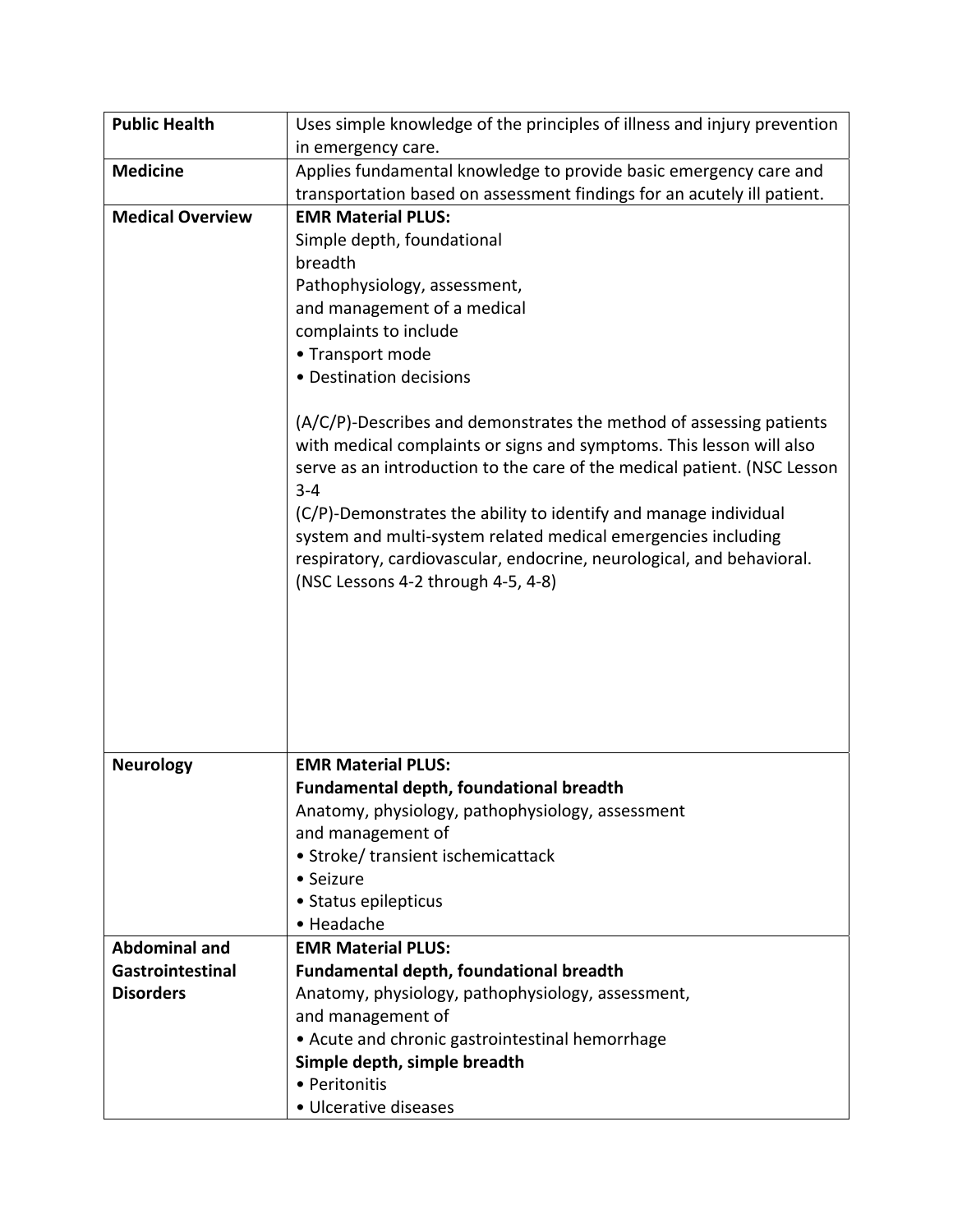| Immunology                 | <b>EMR Material PLUS:</b>                                        |
|----------------------------|------------------------------------------------------------------|
|                            | <b>Fundamental depth, foundational breadth</b>                   |
|                            | Anatomy, physiology, pathophysiology, assessment,                |
|                            | and management of hypersensitivity disorders and/or              |
|                            | emergencies                                                      |
|                            | • Anaphylactic reactions                                         |
| <b>Infectious Diseases</b> | <b>EMR Material PLUS:</b>                                        |
|                            | Simple depth, simple breadth                                     |
|                            | Assessment and management of                                     |
|                            | • A patient who may have an infectious disease                   |
|                            | • How to decontaminate the ambulance and equipment               |
|                            | after treating a patient                                         |
| <b>Endocrine</b>           | <b>EMR Material PLUS:</b>                                        |
| <b>Disorders</b>           | Fundamental depth, foundational breadth                          |
|                            | Anatomy, physiology, pathophysiology, assessment and management  |
|                            | of                                                               |
|                            | • Acute diabetic emergencies                                     |
| Psychiatric                | <b>EMR Material PLUS:</b>                                        |
|                            | Simple depth, simple breadth                                     |
|                            | • Basic principles of the mental health system                   |
|                            |                                                                  |
|                            | <b>Fundamental depth, foundational breadth</b>                   |
|                            | Assessment and management of                                     |
|                            | • Acute psychosis                                                |
|                            | • Suicidal/risk                                                  |
|                            | • Agitated delirium                                              |
| Cardiovascular             | <b>EMR Material PLUS:</b>                                        |
|                            | <b>Fundamental depth, foundational breadth</b>                   |
|                            |                                                                  |
|                            | Anatomy, physiology, pathophysiology, assessment, and management |
|                            | of                                                               |
|                            | • Acute coronary syndrome                                        |
|                            | o Angina pectoris                                                |
|                            | o Myocardial infarction                                          |
|                            | • Aortic aneurysm/dissection                                     |
|                            | • Thromboembolism                                                |
|                            | Simple depth, simple breadth                                     |
|                            | Anatomy, physiology, pathophysiology, assessment, and management |
|                            | of<br>• Heart failure                                            |
|                            |                                                                  |
|                            | • Hypertensive emergencies<br><b>EMR Material PLUS:</b>          |
| <b>Toxicology</b>          |                                                                  |
|                            | <b>Fundamental depth, foundational breadth</b>                   |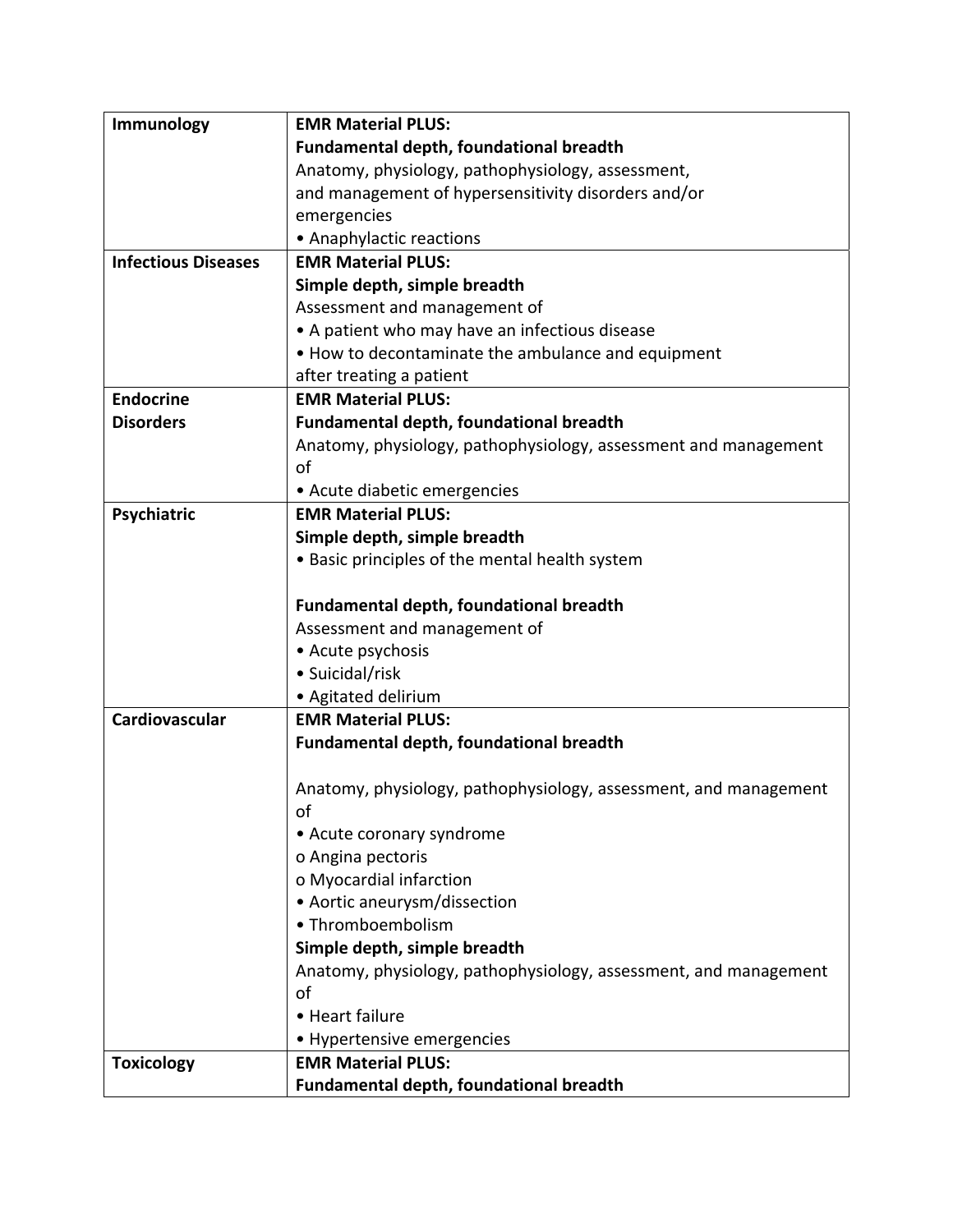|                     | Anatomy, physiology, pathophysiology, assessment,                |
|---------------------|------------------------------------------------------------------|
|                     | and management of                                                |
|                     | • Inhaled poisons                                                |
|                     | · Ingested poisons                                               |
|                     | · Injected poisons                                               |
|                     | • Absorbed poisons                                               |
|                     | • Alcohol intoxication and withdrawal                            |
| Respiratory         | <b>EMR Material PLUS:</b>                                        |
|                     | <b>Fundamental depth, foundational breadth</b>                   |
|                     | Anatomy, physiology, pathophysiology, assessment, and management |
|                     | of                                                               |
|                     | • Epiglottitis                                                   |
|                     | • Spontaneous pneumothorax                                       |
|                     | · Pulmonary edema                                                |
|                     | • Asthma                                                         |
|                     | • Chronic obstructive pulmonary disease                          |
|                     | • Environmental/industrial exposure                              |
|                     | • Toxic gas                                                      |
|                     |                                                                  |
|                     | Simple depth, simple breadth                                     |
|                     | Anatomy, physiology, pathophysiology, assessment, and management |
|                     | of                                                               |
|                     | • Pertussis                                                      |
|                     | • Cystic fibrosis                                                |
|                     | • Pulmonary embolism                                             |
|                     | • Pneumonia                                                      |
|                     | • Viral respiratory infections                                   |
| <b>Hematology</b>   | Simple depth, simple breadth                                     |
|                     | Anatomy, physiology, pathophysiology, assessment,                |
|                     | and management of                                                |
|                     | Sickle cell crisis                                               |
|                     | • Clotting disorders                                             |
|                     |                                                                  |
|                     |                                                                  |
|                     |                                                                  |
|                     |                                                                  |
| Genitourinary/Renal | <b>EMR Material PLUS:</b>                                        |
|                     | Simple depth, simple breadth                                     |
|                     | Anatomy, physiology, pathophysiology, assessment,                |
|                     | and management of                                                |
|                     | • Complications related to                                       |
|                     | o Renal dialysis                                                 |
|                     | o Urinary catheter                                               |
|                     | management (not insertion)                                       |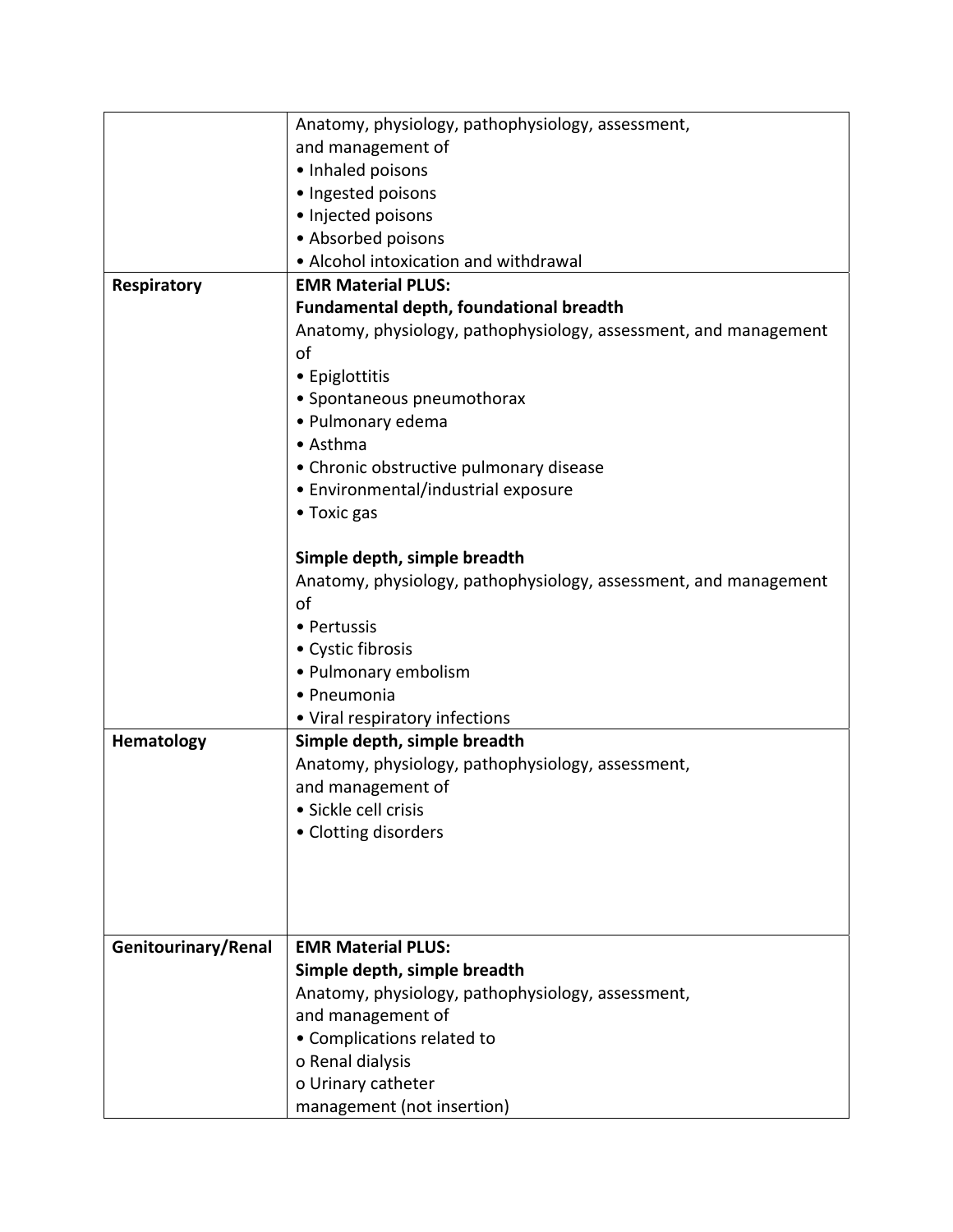|                        | • Kidney stones                                                          |
|------------------------|--------------------------------------------------------------------------|
| Gynecology             | <b>EMR Material Plus:</b>                                                |
|                        | <b>Fundamental depth, foundational breadth</b>                           |
|                        | Anatomy, physiology, assessment findings, and management of              |
|                        | • Vaginal bleeding                                                       |
|                        | • Sexual assault (to include appropriate emotional support)              |
|                        | Simple depth, simple                                                     |
|                        |                                                                          |
|                        | (C/P)-Demonstrates the ability to identify and manage                    |
|                        | Obstetrics/Gynecology emergencies. (NSC Lesson 4-9)                      |
|                        |                                                                          |
| <b>Non-Traumatic</b>   | <b>Fundamental depth, foundational breadth</b>                           |
| <b>Musculoskeletal</b> | Anatomy, physiology,                                                     |
| <b>Disorders</b>       | pathophysiology, assessment and management of                            |
|                        | • Non-traumatic fractures                                                |
|                        |                                                                          |
|                        |                                                                          |
| Diseases of the        | Simple depth, simple breadth                                             |
| Eyes, Ears, Nose,      | Recognition and management of                                            |
| and Throat             | • Nose bleed                                                             |
|                        |                                                                          |
|                        |                                                                          |
| <b>Shock and</b>       | Applies fundamental knowledge of the causes, pathophysiology, and        |
| <b>Resuscitation</b>   | management of shock, respiratory failure or arrest, cardiac failure or   |
|                        | arrest, and post resuscitation management.                               |
|                        |                                                                          |
|                        | (C/P)-Recognize a patient with internal and external bleeding, signs and |
|                        | symptoms of shock (hypoperfusion), and provide emergency medical         |
|                        | care of shock (hypoperfusion) and external bleeding control to include   |
|                        | skills approved by the NM Scope of Practice for the EMT-Basic level.     |
|                        | (NSC Lesson 5-1)                                                         |
|                        |                                                                          |
|                        |                                                                          |
|                        |                                                                          |
| <b>Trauma</b>          | Applies fundamental knowledge to provide basic emergency care and        |
|                        | transportation based on assessment findings for an                       |
|                        | acutely injured patient.                                                 |
|                        |                                                                          |
| <b>Trauma Overview</b> | <b>Fundamental depth, foundational breadth</b>                           |
|                        |                                                                          |
|                        | Pathophysiology, assessment, and management of the trauma                |
|                        | patient                                                                  |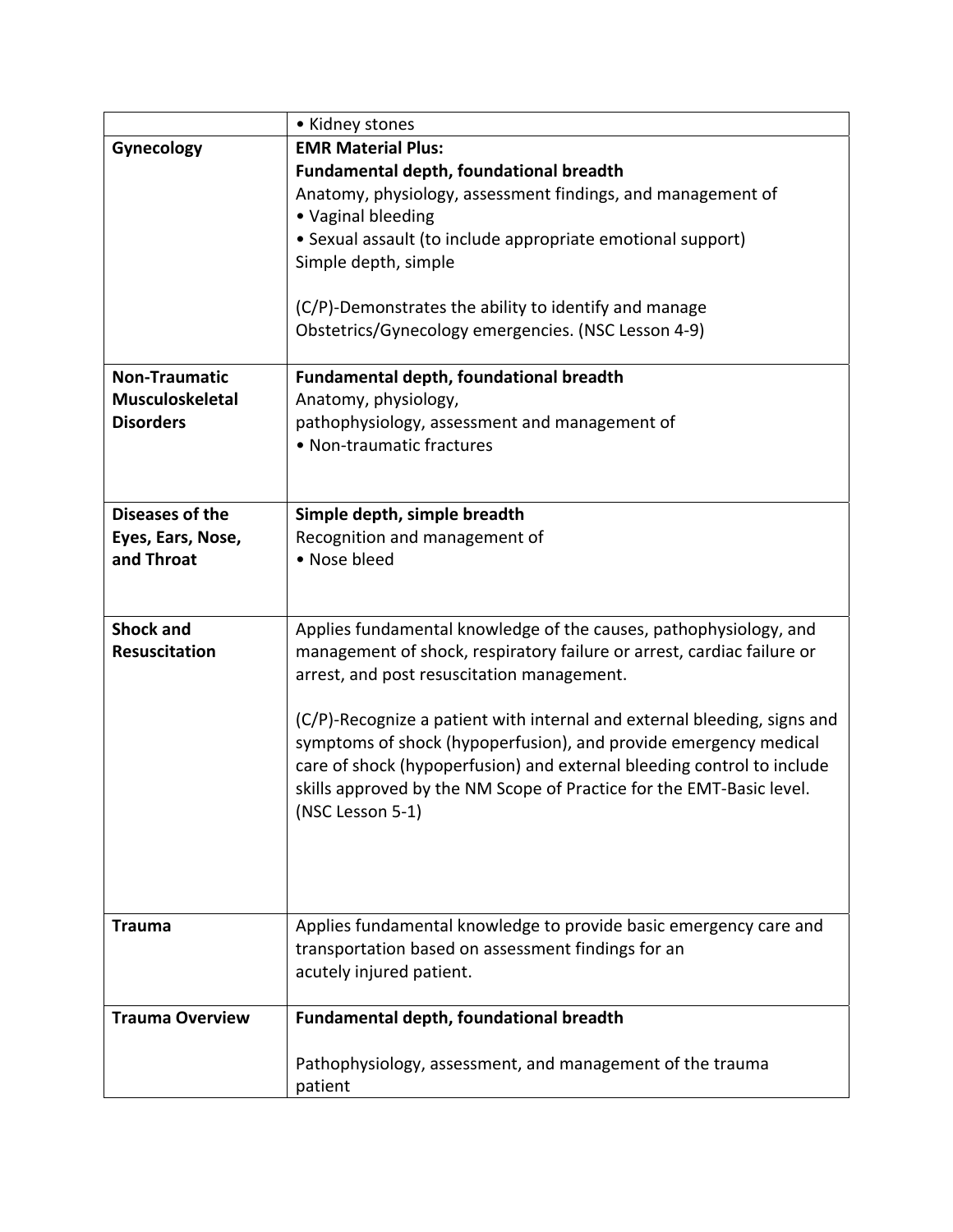|                          | Trauma scoring<br>$\bullet$                                            |
|--------------------------|------------------------------------------------------------------------|
|                          | Rapid transport and destination issues                                 |
|                          | Transport mode                                                         |
|                          |                                                                        |
|                          | (C/P)-Describes and demonstrates the method of assessing patients'     |
|                          | traumatic injuries. A rapid approach to the trauma patient will be the |
|                          |                                                                        |
|                          | focus of this lesson. (NSC Lesson 3-3)                                 |
|                          |                                                                        |
|                          |                                                                        |
| <b>Bleeding</b>          | <b>EMR Material Plus:</b>                                              |
|                          | <b>Fundamental depth, foundational breadth</b>                         |
|                          | Pathophysiology, assessment, and management of                         |
|                          | • Bleeding                                                             |
| <b>Chest Trauma</b>      | <b>EMR Material Plus:</b>                                              |
|                          | Fundamental depth, simple breadth                                      |
|                          | Pathophysiology, assessment and management                             |
|                          | • Blunt versus penetrating mechanisms                                  |
|                          | • Hemothorax                                                           |
|                          | • Pneumothorax                                                         |
|                          | o Open                                                                 |
|                          | o Simple                                                               |
|                          | o Tension                                                              |
|                          | • Cardiac tamponade                                                    |
|                          | • Rib fractures                                                        |
|                          | • Flail chest                                                          |
|                          | • Commotio cordis                                                      |
|                          |                                                                        |
|                          |                                                                        |
| <b>Abdominal and</b>     | <b>EMR Material Plus:</b>                                              |
| Genitourinary            | <b>Fundamental depth, simple breadth</b>                               |
| Trauma                   | Pathophysiology, assessment and management of                          |
|                          |                                                                        |
|                          | • Solid and hollow organ injuries                                      |
|                          | • Blunt versus penetrating mechanisms                                  |
|                          | • Evisceration                                                         |
|                          | . Injuries to the external genitalia                                   |
|                          | • Vaginal bleeding due to trauma                                       |
|                          | • Sexual assault                                                       |
|                          |                                                                        |
|                          |                                                                        |
|                          |                                                                        |
| <b>Orthopedic Trauma</b> | <b>EMR Material Plus:</b>                                              |
|                          | Fundamental depth, foundational breadth                                |
|                          | Pathophysiology, assessment, and management of                         |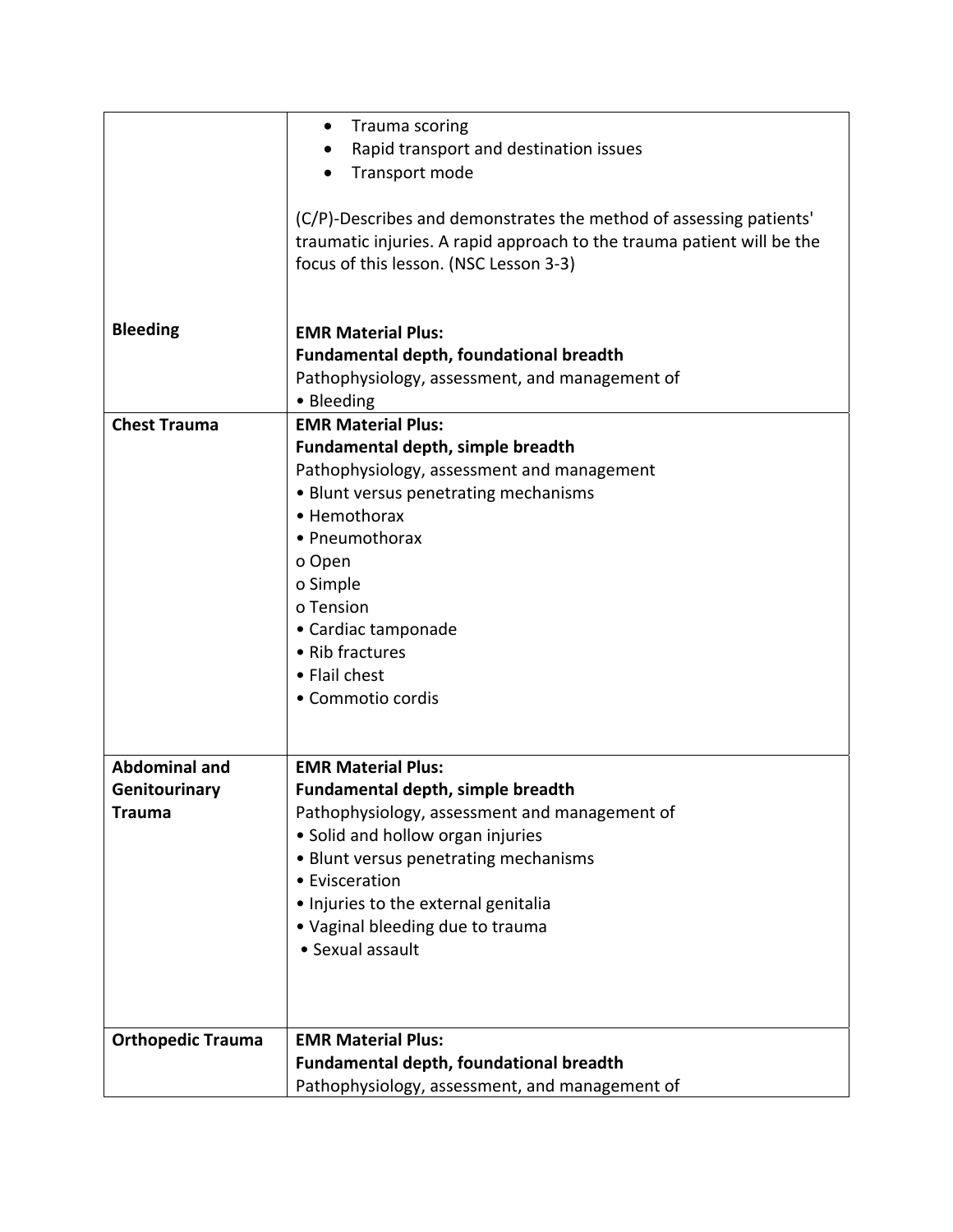|                     | • Upper and lower extremity orthopedic trauma                          |
|---------------------|------------------------------------------------------------------------|
|                     | • Open fractures                                                       |
|                     | • Closed fractures                                                     |
|                     | • Dislocations                                                         |
|                     | • Sprains/strains                                                      |
|                     | • Pelvic fractures                                                     |
|                     | • Amputations/replantation                                             |
| Soft Tissue Trauma  | <b>EMR Material Plus:</b>                                              |
|                     | <b>Fundamental depth, foundational breadth</b>                         |
|                     | Pathophysiology, assessment, and management                            |
|                     | • Wounds                                                               |
|                     | o Avulsions                                                            |
|                     | o Bite wounds                                                          |
|                     | o Lacerations                                                          |
|                     | o Puncture wounds                                                      |
|                     | o Incisions                                                            |
|                     | • Burns                                                                |
|                     | o Electrical                                                           |
|                     | o Chemical                                                             |
|                     | o Thermal                                                              |
|                     | o Radiation                                                            |
|                     | Simple depth, simple breadth                                           |
|                     | Pathophysiology, assessment, and management                            |
|                     | • Crush syndrome                                                       |
|                     |                                                                        |
|                     | P)-Demonstrate the ability to perform all skills associated with       |
|                     | managing and treating soft-tissue, burns and musculoskeletal injuries. |
|                     | (NSC Lesson 5-2, 5-3)                                                  |
|                     |                                                                        |
| Head, Facial, Neck, | <b>EMR Material Plus:</b>                                              |
| and Spine trauma    | <b>Fundamental depth, foundational breadth</b>                         |
|                     | Pathophysiology, assessment, and management of                         |
|                     | • Penetrating neck trauma                                              |
|                     | • Laryngeotracheal injuries                                            |
|                     | • Spine trauma                                                         |
|                     | Simple depth, simple breadth                                           |
|                     | Pathophysiology, assessment, and management of                         |
|                     | • Facial fractures                                                     |
|                     | • Skull fractures                                                      |
|                     | • Foreign bodies in the eyes                                           |
|                     | · Dental trauma                                                        |
|                     |                                                                        |
|                     |                                                                        |
|                     | (P)-Demonstrate the ability to manage and treat injuries to the spine  |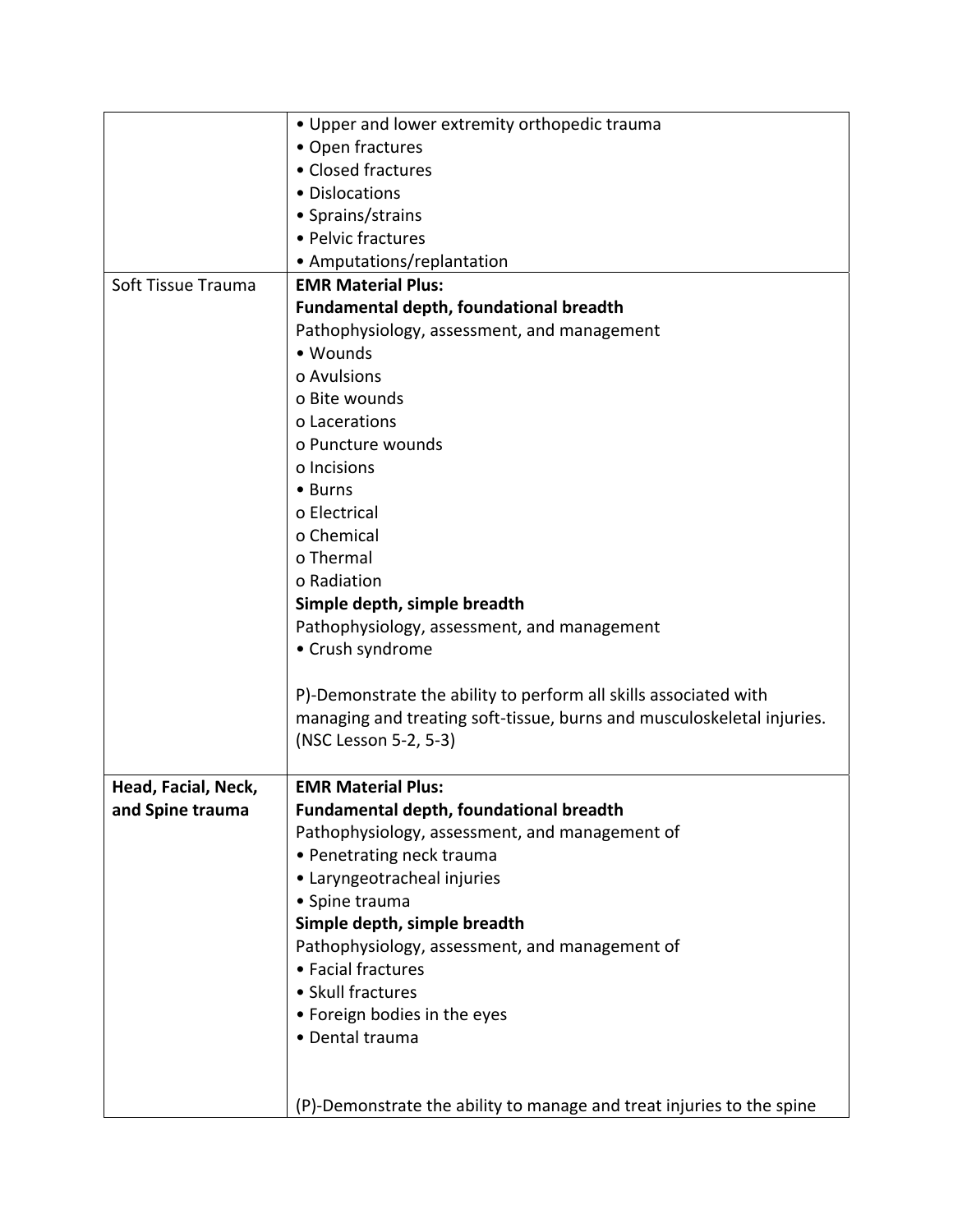|                          | and head, including identification of mechanism of injury, signs and<br>symptoms of injury, and assessment. Provide appropriate emergency<br>medical care, including spinal motion restriction, helmet removal and<br>special population considerations. (NSC Lesson 5-4) |
|--------------------------|---------------------------------------------------------------------------------------------------------------------------------------------------------------------------------------------------------------------------------------------------------------------------|
|                          |                                                                                                                                                                                                                                                                           |
| <b>Nervous System</b>    | <b>Fundamental depth, foundational breadth</b>                                                                                                                                                                                                                            |
| <b>Trauma</b>            | Pathophysiology, assessment, and management of                                                                                                                                                                                                                            |
|                          | • Traumatic brain injury                                                                                                                                                                                                                                                  |
|                          | • Spinal cord injury                                                                                                                                                                                                                                                      |
| <b>Special</b>           | <b>EMR Material Plus:</b>                                                                                                                                                                                                                                                 |
| <b>Considerations in</b> | <b>Fundamental depth, foundational breadth</b>                                                                                                                                                                                                                            |
| Trauma                   | Pathophysiology, assessment, and management of trauma in                                                                                                                                                                                                                  |
|                          | the                                                                                                                                                                                                                                                                       |
|                          | • Pregnant patient                                                                                                                                                                                                                                                        |
|                          | · Pediatric patient                                                                                                                                                                                                                                                       |
|                          | • Geriatric patient                                                                                                                                                                                                                                                       |
|                          | • Cognitively impaired patient                                                                                                                                                                                                                                            |
| <b>Environmental</b>     | <b>EMR Material Plus:</b>                                                                                                                                                                                                                                                 |
| <b>Emergencies</b>       | <b>Fundamental depth, foundational breadth</b>                                                                                                                                                                                                                            |
|                          | Pathophysiology, assessment, and management of                                                                                                                                                                                                                            |
|                          | • Near drowning                                                                                                                                                                                                                                                           |
|                          | • Temperature-related illness                                                                                                                                                                                                                                             |
|                          | • Bites and envenomations                                                                                                                                                                                                                                                 |
|                          | • Dysbarism                                                                                                                                                                                                                                                               |
|                          | o High-altitude                                                                                                                                                                                                                                                           |
|                          | o Diving injuries                                                                                                                                                                                                                                                         |
|                          | • Electrical injury                                                                                                                                                                                                                                                       |
|                          | • Radiation exposure                                                                                                                                                                                                                                                      |
|                          | (C/P)-Demonstrates the ability to identify and manage poisoning,<br>overdose and environmental emergencies. (NSC Lessons 4-6, 4-7)                                                                                                                                        |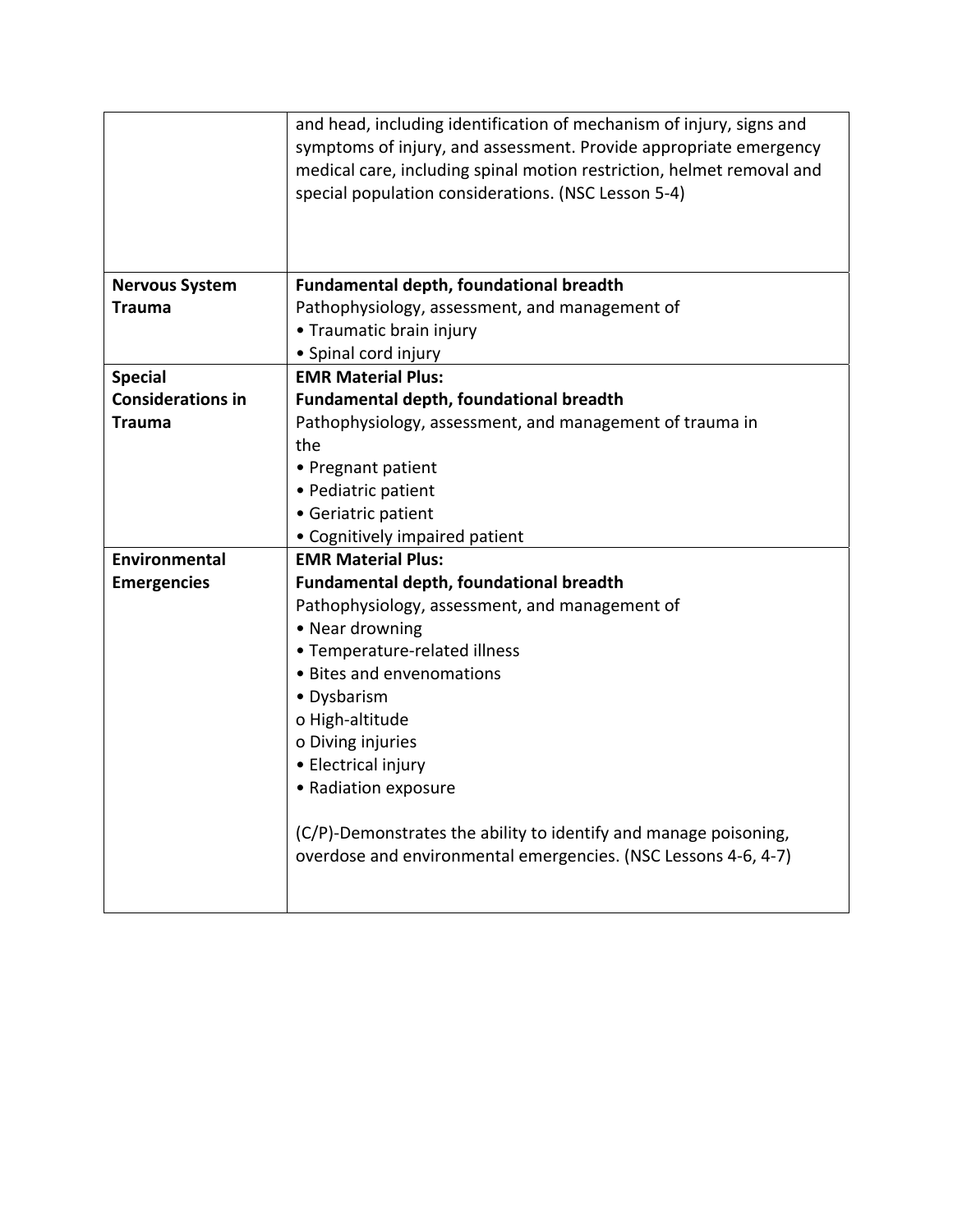| <b>Multi-System</b>    | <b>EMR Material Plus:</b>                                             |
|------------------------|-----------------------------------------------------------------------|
| <b>Trauma</b>          | Fundamental depth, foundational breadth                               |
|                        | Pathophysiology, assessment,                                          |
|                        | and management of                                                     |
|                        | · Multi-system trauma                                                 |
|                        | • Blast injuries                                                      |
|                        |                                                                       |
|                        |                                                                       |
|                        |                                                                       |
|                        |                                                                       |
|                        |                                                                       |
| <b>Special Patient</b> | Applies a fundamental knowledge of growth, development, and aging     |
| <b>Populations</b>     | and assessment findings to provide basic emergency care and           |
|                        | transportation for a patient with special needs.                      |
|                        |                                                                       |
|                        | (P)-Demonstrates the ability to provide emergency medical care for at |
|                        | risk populations to include neonate, infant, children, bariatric,     |
|                        | technology dependant and geriatric patients. (NSC Lesson 6-2)         |
|                        |                                                                       |
|                        |                                                                       |
| <b>Obstetrics</b>      | <b>EMR Material Plus:</b>                                             |
|                        | <b>Fundamental depth, foundational breadth</b>                        |
|                        | • Anatomy and physiology of normal pregnancy                          |
|                        | • Pathophysiology of complications of pregnancy                       |
|                        | • Assessment of the pregnant patient                                  |
|                        | • Management of                                                       |
|                        | o Normal delivery                                                     |
|                        | o Abnormal delivery                                                   |
|                        | Nuchal cord                                                           |
|                        | Prolapsed cord                                                        |
|                        | Breech delivery                                                       |
|                        | o Third trimester bleeding                                            |
|                        | Placenta previa                                                       |
|                        | Abruptio placenta                                                     |
|                        | o Spontaneous                                                         |
|                        | abortion/miscarriage                                                  |
|                        | o Ectopic pregnancy                                                   |
|                        | o Preeclampsia/Eclampsia                                              |
| <b>Neonatal care</b>   | <b>EMR Material Plus:</b>                                             |
|                        | <b>Fundamental depth, foundational breadth</b>                        |
|                        | Assessment and management                                             |
|                        | • Newborn                                                             |
|                        | • Neonatal resuscitation                                              |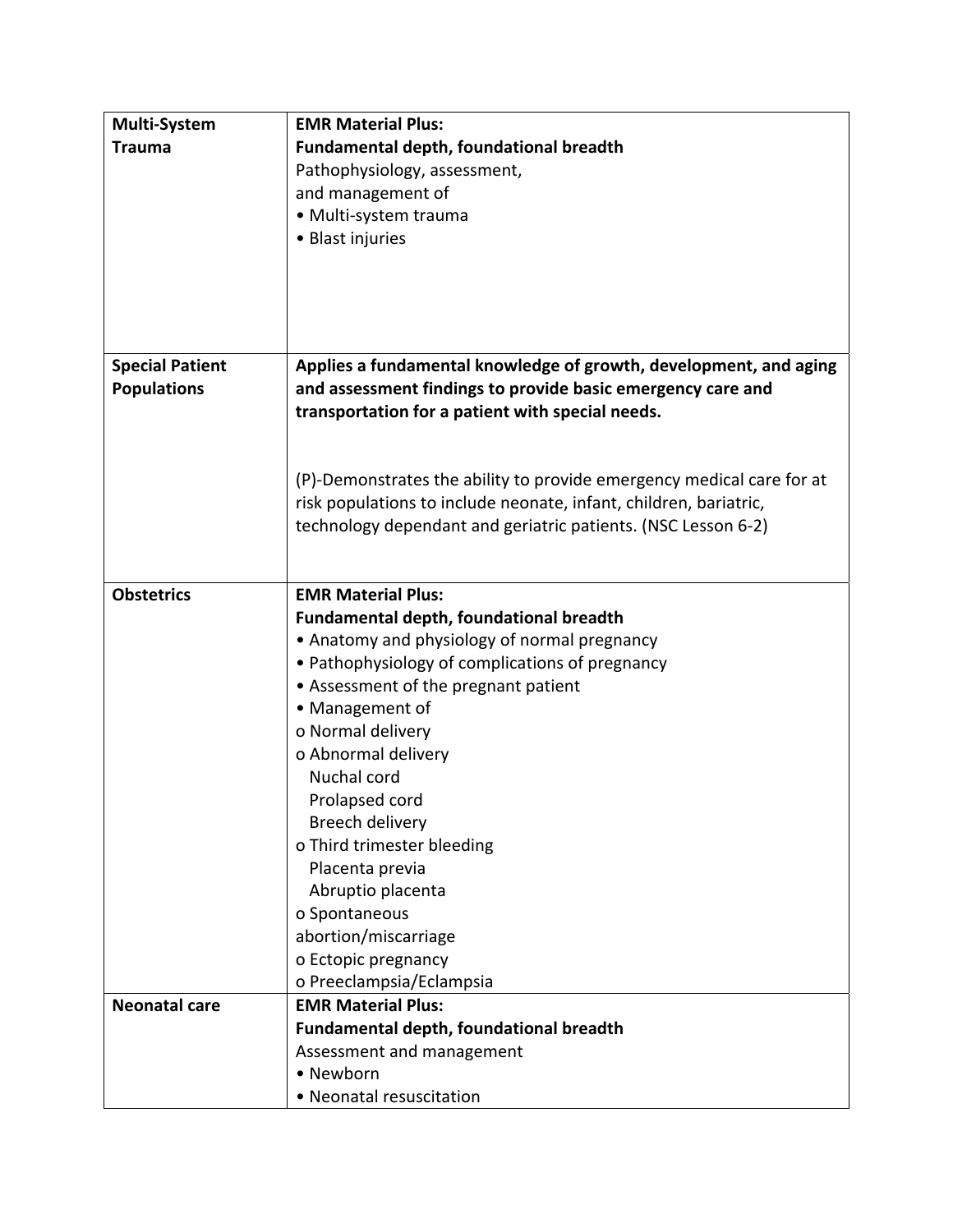| <b>Pediatrics</b>           | <b>EMR Material Plus:</b>                                             |
|-----------------------------|-----------------------------------------------------------------------|
|                             | Fundamental depth, foundational breadth                               |
|                             | Age-related assessment findings, age-related, and developmental stage |
|                             | related assessment and treatment modifications for pediatric          |
|                             | specific major diseases and/or emergencies                            |
|                             | • Upper airway obstruction                                            |
|                             | • Lower airway reactive disease                                       |
|                             | • Respiratory distress/failure/arrest                                 |
|                             | • Shock                                                               |
|                             | • Seizures                                                            |
|                             | • Sudden Infant Death                                                 |
|                             | Syndrome                                                              |
|                             | • Gastrointestinal disease                                            |
| <b>Geriatrics</b>           | <b>EMR Material Plus:</b>                                             |
|                             | <b>Fundamental depth, foundational breadth</b>                        |
|                             | Changes associated with aging, psychosocial aspects of aging and age- |
|                             | related assessment and treatment modifications for the                |
|                             | major or common geriatric diseases and/or emergencies                 |
|                             | • Cardiovascular diseases                                             |
|                             | • Respiratory diseases                                                |
|                             | • Neurological diseases                                               |
|                             | • Endocrine diseases                                                  |
|                             | • Alzheimer's                                                         |
|                             | • Dementia                                                            |
| <b>Patients with</b>        | <b>EMR Material Plus:</b>                                             |
| <b>Special Challenges</b>   | Simple depth, simple breadth                                          |
|                             | Healthcare implications of                                            |
|                             | • Abuse                                                               |
|                             | • Neglect                                                             |
|                             | • Homelessness                                                        |
|                             | • Poverty                                                             |
|                             | • Bariatric patients                                                  |
|                             | • Technology dependent                                                |
|                             | • Hospice/ terminally ill                                             |
|                             | • Tracheostomy care/dysfunction                                       |
|                             | • Homecare                                                            |
|                             | • Sensory deficit/loss                                                |
|                             | • Developmental disability                                            |
| <b>EMS Operations</b>       | Knowledge of operational roles and responsibilities to ensure safe    |
|                             | patient, public, and personnel safety                                 |
| <b>Principles of Safely</b> | <b>EMR Material Plus:</b>                                             |
| <b>Operating a Ground</b>   | Simple depth, foundational breadth                                    |
| <b>Ambulance</b>            | • Risks and responsibilities of transport                             |
|                             |                                                                       |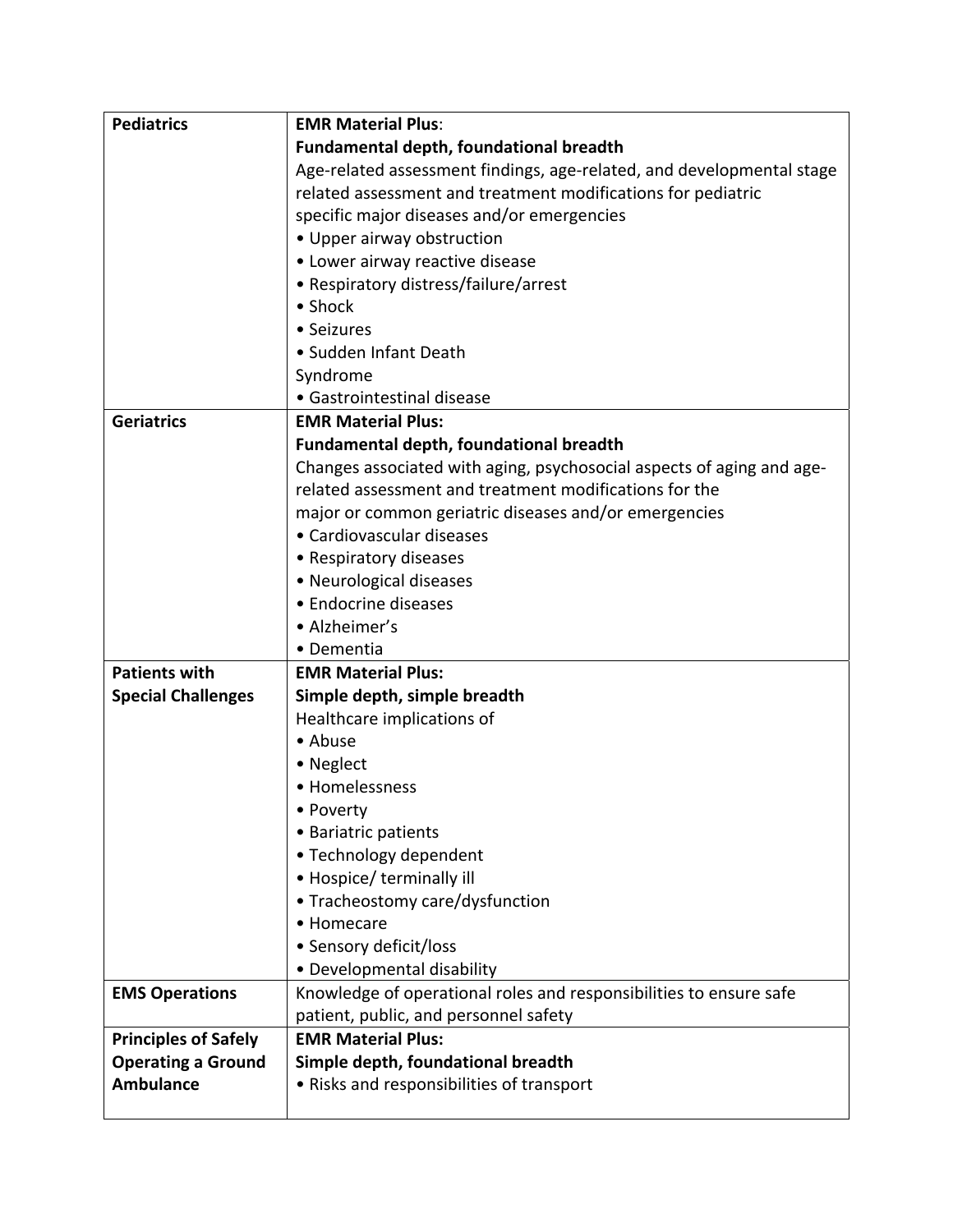| <b>Incident</b>              | <b>EMR Material Plus:</b>                                               |
|------------------------------|-------------------------------------------------------------------------|
| <b>Management</b>            | <b>Fundamental depth, foundational breadth</b>                          |
|                              | • Establish and work within the incident management system              |
| <b>Multiple Casualty</b>     | <b>EMR Material Plus:</b>                                               |
| <b>Incidents</b>             | Simple depth, foundational breadth                                      |
|                              | • Triage                                                                |
|                              | • Performing                                                            |
|                              | • Re-Triage                                                             |
|                              | • Destination Decisions                                                 |
|                              | • Post Traumatic and Cumulative Stress                                  |
| <b>Air Medical</b>           | Simple depth, simple breadth                                            |
|                              | • Safe air medical operations                                           |
|                              | • Criteria for utilizing air medical response                           |
| <b>Vehicle Extrication</b>   | Simple depth, simple breadth                                            |
|                              | • Safe vehicle extrication                                              |
|                              | • Use of simple hand tools                                              |
| <b>Hazardous</b>             | Simple depth, simple breadth                                            |
| <b>Materials</b>             | . Risks and responsibilities of operating in a cold zone at a hazardous |
| <b>Awareness</b>             | material or other special incident                                      |
| <b>Mass Casualty</b>         | Simple depth, simple breadth                                            |
| Incidents due to             | . Risks and responsibilities of operating on the scene of a             |
| <b>Terrorism and</b>         | natural or man-made disaster                                            |
| <b>Disaster</b>              |                                                                         |
| (this section subject        |                                                                         |
| to ongoing                   | (C/P)-Display the ability to recognize, declare, integrate and operate  |
| collective and               | within hazardous material incidents, incident management systems,       |
| cooperative review           | mass casualty situations, and perform basic triage. (NSC Lesson 7-3).   |
| and input from all           |                                                                         |
| stakeholders                 |                                                                         |
| including the                |                                                                         |
| Department of                |                                                                         |
| Transportation,              |                                                                         |
| <b>Department of</b>         |                                                                         |
| <b>Homeland Security</b>     |                                                                         |
| and the Department           |                                                                         |
| of Health and                |                                                                         |
| <b>Human Services)</b>       |                                                                         |
|                              |                                                                         |
|                              |                                                                         |
| <b>Clinical Behavior and</b> | Communicate in a culturally sensitive manner.                           |
| <b>Judgement</b>             |                                                                         |
| <b>Assessment</b>            |                                                                         |
| <b>Psychomotor Skills</b>    | Safely and effectively perform all psychomotor skills within the        |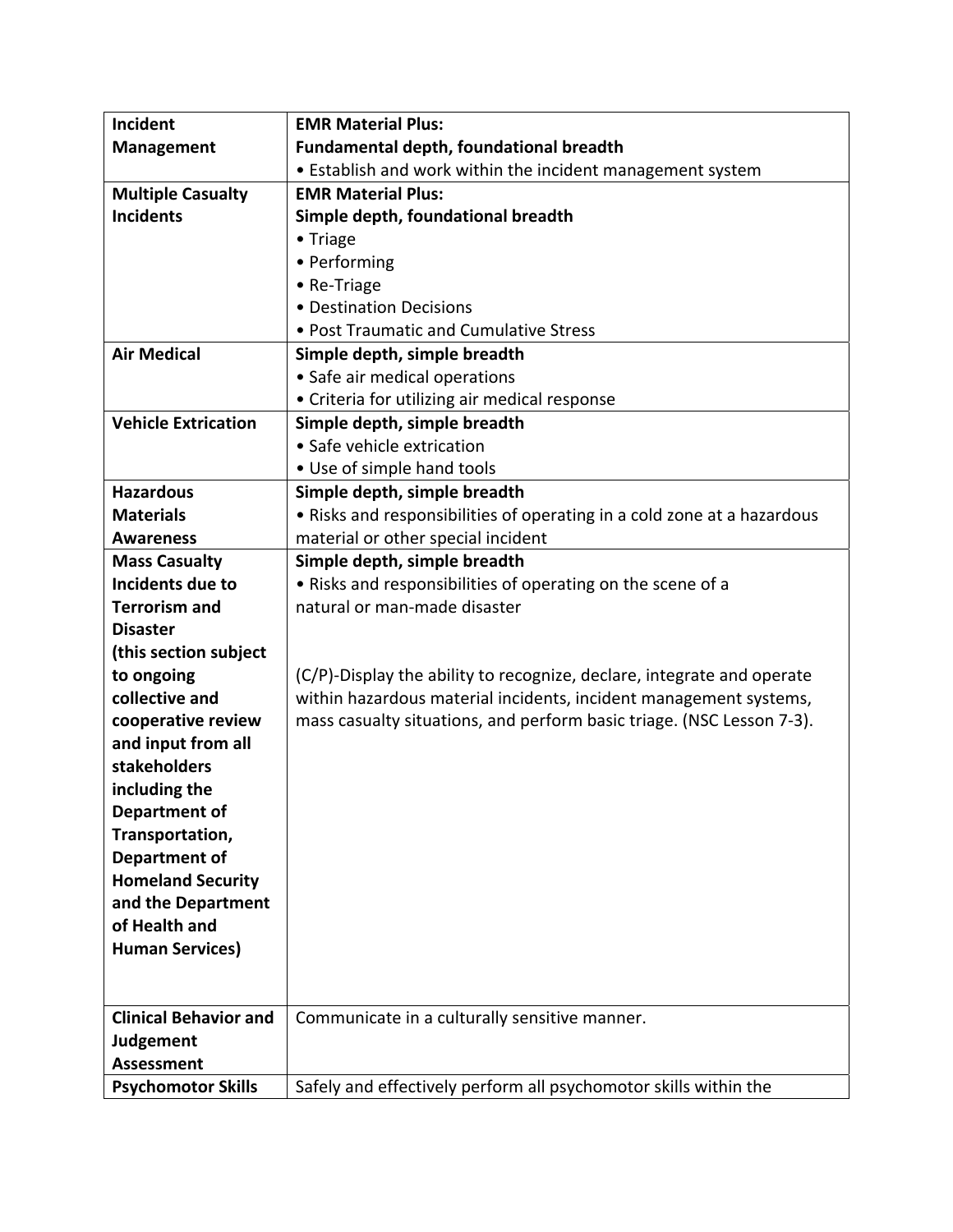|                        | National EMS Scope of Practice Model AND state Scope of Practice at    |
|------------------------|------------------------------------------------------------------------|
|                        | this level.                                                            |
|                        | <b>Airway and Breathing</b>                                            |
|                        | • Nasopharyngeal airway                                                |
|                        | • Positive pressure ventilation                                        |
|                        | • Manually-triggered ventilators                                       |
|                        | • Automatic transport ventilators                                      |
|                        | • Supplemental oxygen therapy                                          |
|                        | • Humidifiers                                                          |
|                        | • Partial-rebreather mask                                              |
|                        | • Venturi mask assessment                                              |
|                        | • Pulse oximetry                                                       |
|                        | • Automatic B/P                                                        |
|                        | <b>Pharmacologic interventions</b>                                     |
|                        | • Assist patients in taking their own prescribed medications           |
|                        | • Administration of OTC medications with medical oversight             |
|                        | • Oral glucose for hypoglycemia                                        |
|                        | • Aspirin for chest pain                                               |
|                        | Medical/cardiac care                                                   |
|                        | • Mechanical CPR                                                       |
|                        | • Assisted complicated delivery                                        |
|                        | <b>Trauma care</b>                                                     |
|                        | • Spinal immobilization                                                |
|                        | • Cervical collars                                                     |
|                        | • Seated                                                               |
|                        | • Longboard                                                            |
|                        | • Rapid extrication                                                    |
|                        | • Splinting                                                            |
|                        | • Extremity                                                            |
|                        | • Traction                                                             |
|                        | · PASG                                                                 |
|                        | • Mechanical patient restraint                                         |
| Professionalism        | Demonstrate professional behavior including: but not limited to,       |
|                        | integrity, empathy, self-motivation, appearance/personal hygiene,      |
|                        | self-confidence, communications, time management, teamwork/            |
|                        | diplomacy, respect, patient advocacy, and careful delivery             |
|                        | of service.                                                            |
| <b>Decision Making</b> | Initiates basic interventions based on assessment findings intended to |
|                        | mitigate the emergency and provide limited symptom relief while        |
|                        | providing access to definitive care                                    |
| <b>Record Keeping</b>  | Report and document assessment data and interventions.                 |
|                        |                                                                        |
|                        | (C/P)-Recognize the importance of trending, recording changes in the   |
|                        | patient's condition, and reassessment of interventions to assure       |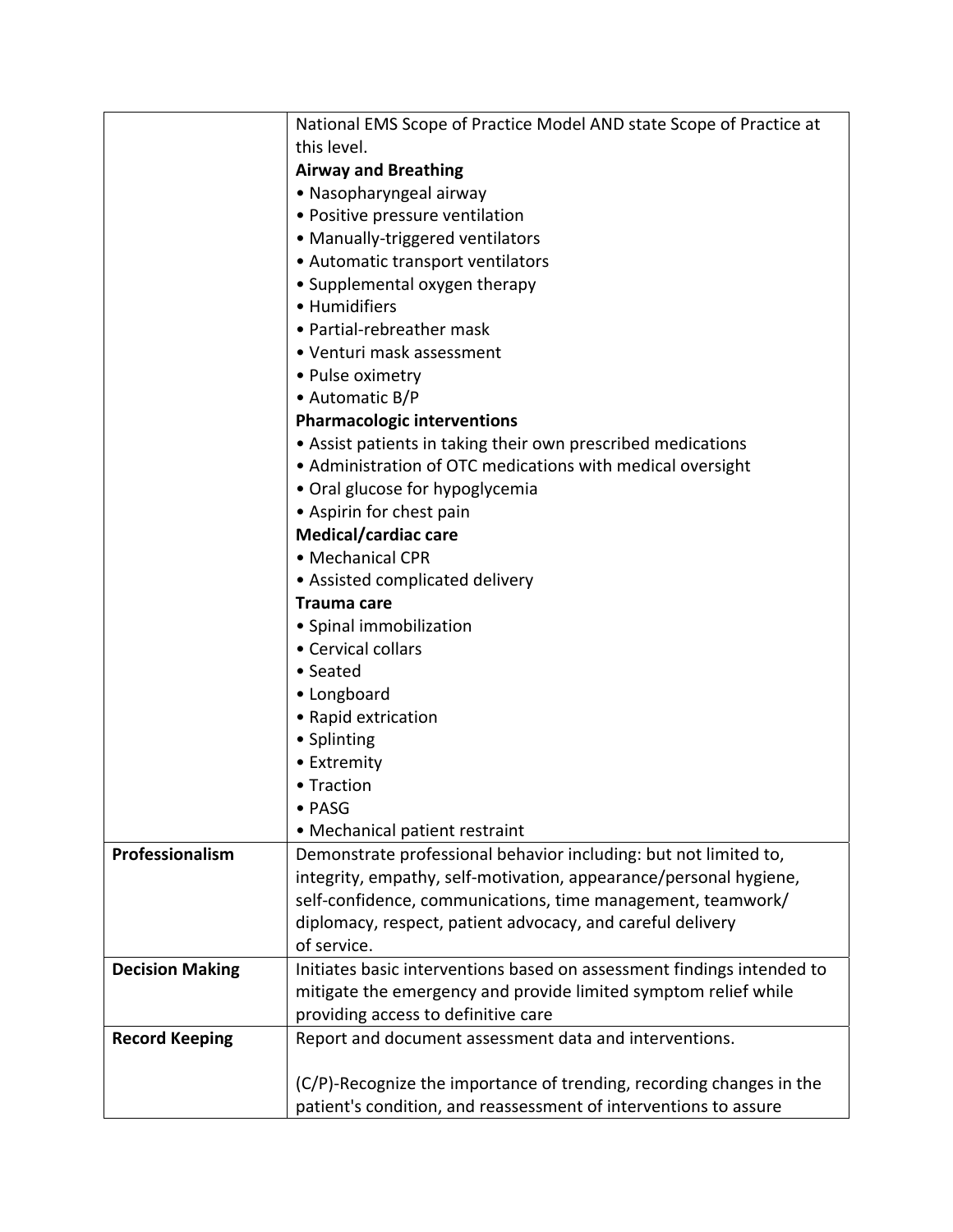|                           | appropriate care. (NSC Lesson 3-6)                                                                                                                                                                                                                                                                                                                                                                                                                                                                                                                                                                                                                                                                                                                                                                                  |
|---------------------------|---------------------------------------------------------------------------------------------------------------------------------------------------------------------------------------------------------------------------------------------------------------------------------------------------------------------------------------------------------------------------------------------------------------------------------------------------------------------------------------------------------------------------------------------------------------------------------------------------------------------------------------------------------------------------------------------------------------------------------------------------------------------------------------------------------------------|
| <b>Patient Complaints</b> | Perform a patient assessment and provide prehospital emergency care<br>and transportation for patient complaints: abdominal pain,<br>abuse/neglect, altered mental status/decreased level of consciousness,<br>anxiety, apnea, ataxia, back pain, behavioral<br>emergency, bleeding, cardiac arrest, cardiac rhythm disturbances, chest<br>pain, constipation, cyanosis, dehydration, diarrhea, dizziness/vertigo,<br>dysphasia, dyspnea, edema, eye pain, fatigue, fever, GI bleeding,<br>headache, hematuria, hemoptysis, hypertension,<br>hypotension, joint pain/swelling, multiple trauma, nausea/vomiting,<br>pain, paralysis, pediatric crying/fussiness, poisoning, rash, rectal pain,<br>shock, sore throat, stridor/drooling, syncope, urinary retention, visual<br>disturbances, weakness, and wheezing. |
|                           | ***The patient encounters are preferred to be live patient<br>encounters, or standardized patients as defined the National EMS<br>Education standards are acceptable. If the event that the above are not<br>available, use of mannequins at a 2 to 1 rations is acceptable. For<br>example, for every 1 live patient encounter recommended, 2<br>mannequin based encounters are acceptable                                                                                                                                                                                                                                                                                                                                                                                                                         |
| <b>Scene Leadership</b>   | Entry-level EMTs serve as an EMS team member on an emergency call<br>with more experienced personnel in the lead role. EMTs may serve as a<br>team leader following additional training and/or experience.                                                                                                                                                                                                                                                                                                                                                                                                                                                                                                                                                                                                          |
|                           | (P)-Demonstrate the ability to function effectively in all phases of an<br>ambulance call. (NSC Lesson 7-2)<br>****The patient encounters are preferred to be live patient<br>encounters, or standardized patients as defined the National EMS<br>Education standards are acceptable. If the event that the above are not<br>available, use of mannequins at a 2 to 1 rations is acceptable. For<br>example, for every 1 live patient encounter recommended, 2<br>mannequin based encounters are acceptable                                                                                                                                                                                                                                                                                                         |
| <b>Scene Safety</b>       | Ensure the safety of the rescuer and others during an emergency                                                                                                                                                                                                                                                                                                                                                                                                                                                                                                                                                                                                                                                                                                                                                     |
|                           | (C)-Demonstrate the ability to evaluate a scene for potential hazards,<br>determine by the number of patients if additional help is necessary,<br>and evaluate mechanism of injury or nature of illness. (NSC Lesson 3-1)                                                                                                                                                                                                                                                                                                                                                                                                                                                                                                                                                                                           |
|                           | Lab:<br>(P)-scene safety, body substance isolation (BSI), personal protection                                                                                                                                                                                                                                                                                                                                                                                                                                                                                                                                                                                                                                                                                                                                       |